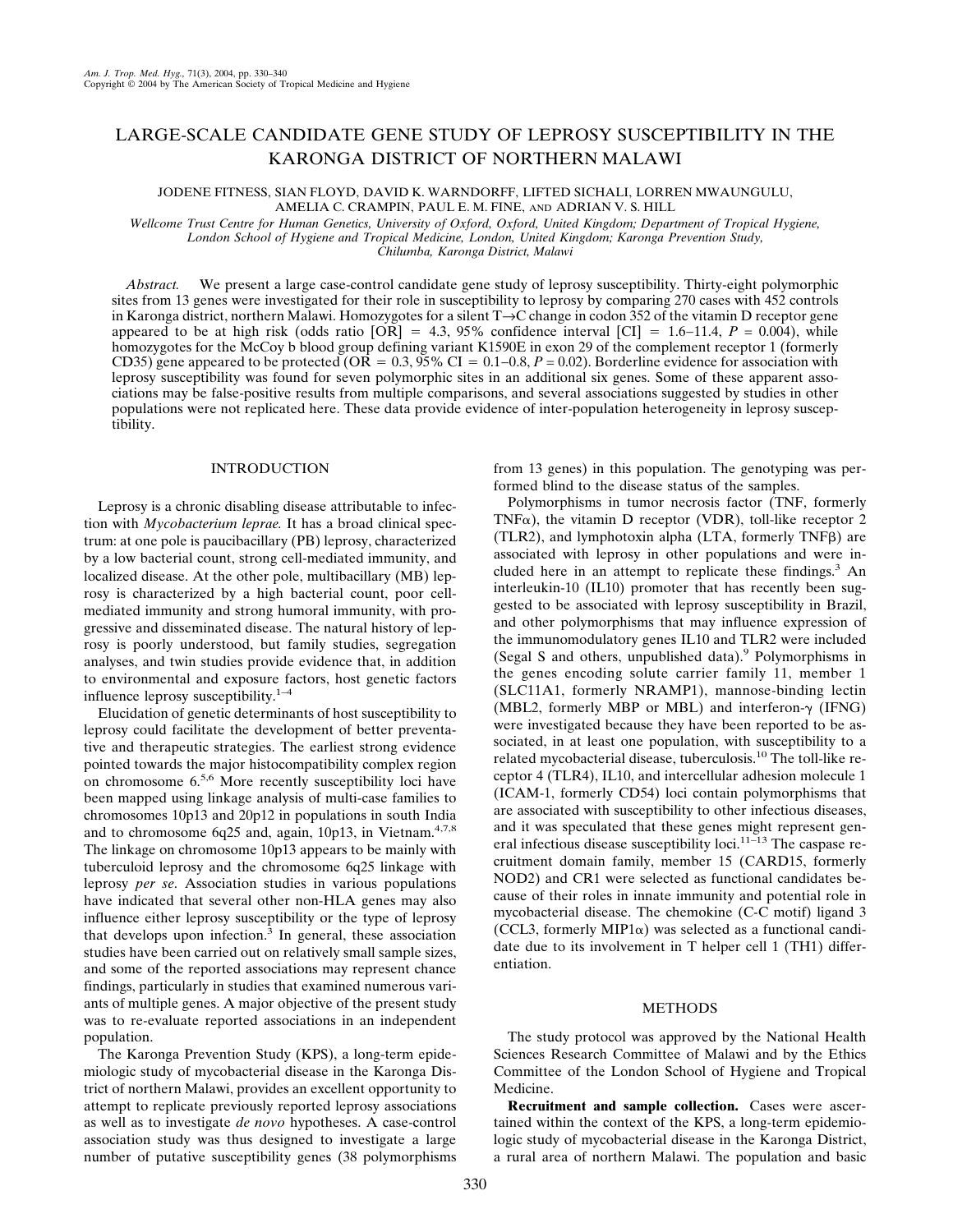field methods of the KPS have been described in detail elsewhere.<sup>14,15</sup> Leprosy cases were identified in the context of total population surveys during the 1980s, and through "enhanced" passive detection (examination of all individuals who appeared at health centers) in the 1990s, in addition to selfreporting. Individuals were examined first by paramedical leprosy control assistants (LCAs), and suspects referred to project Medical Officers for review examination and (4-mm punch) biopsy. Diagnostic certainty was defined in terms of clinical, skin slit smear, and histopathologic data.<sup>16</sup> Cases were defined as PB or MB based upon an algorithm that took into account all clinical, bacteriologic (slit skin smear), biopsy, and historical record information. The algorithm implies a conservative definition of MB (e.g., biopsy or slit skin smear bacterial index  $> 1$ ).

Recruitment for this study began in 1996. Since leprosy incidence had decreased dramatically in the district, cases were selected retrospectively from project data files. Only cases that met strict diagnostic criteria were included (N and M categories as stipulated elsewhere<sup>16</sup>). Individuals were eligible for selection as controls if they were resident in the district during the 1986−1989 population survey, and had no history of either tuberculosis or leprosy. Controls were matched to cases by age (15−19, 20−24, 25−29, 30−34, 35−44, 45−54, 55−64, and > 65 years old), sex, and geographic area (residence within 1 km of the case). First- or second-degree relatives of cases were not eligible for selection as controls. Each case was matched to up to three controls.

Cases and controls were visited in their homes by field teams consisting of an LCA and an interviewer. After having

the study explained to them, those who consented were examined and invited to provide a blood or saliva sample for genetic testing (those who were willing to provide blood were told their blood group, and offered syphilis tests with treatment and also human immunodeficiency virus [HIV] counseling and testing if they so desired). All cases ascertained since 1987 have been offered voluntary counseling and HIV testing at the time of initial registration as part of a continuous case control study of leprosy, tuberculosis, and HIV.17 Blood (7.5 mL) was collected into EDTA and placed in vaccine carriers with wet ice until it reached the project laboratory within three days of collection, where cells were separated and stored at −70°C. The DNA was separated using Nucleon kits (Scotlab, Coatbridge, United Kingdom) following the manufacturer's instructions, and shipped at  $4^{\circ}$ C to the Wellcome Trust Center for Human Genetics in Oxford, United Kingdom for analysis.

**Genotyping.** Genotyping was performed blind to disease status. A variety of genotyping methods were used to investigate 38 polymorphisms from 13 candidate genes (Tables 1 and 2). Four CARD15 polymorphisms were genotyped using polymerase chain reaction-restriction fragment length polymorphism (PCR-RFLP), the IFN- $\gamma$  +874 single nucleotide polymorphism (SNP) was typed using amplification refractory mutation system PCR, and the CARD15 and IFNG products were analyzed using agarose gel electrophoresis.18,19 Seven polymorphisms in SLC11A1, LTA, CCL3, and TLR2 were genotyped by fluorescence PCR followed by electrophoresis and detection using an ABI fluorescent DNA sequencer (Applied Biosystems, Foster City, CA) as de-

| Gene               | Location, polymorphism<br>Amino acid change<br>(Restriction enzyme) | Genotyping method<br>(% agarose gel) | PCR primers                        | PCR temperature<br>product length |
|--------------------|---------------------------------------------------------------------|--------------------------------------|------------------------------------|-----------------------------------|
| CARD <sub>15</sub> | Exon 4, $802C \rightarrow T$                                        | PCR-RFLP                             | CAGTCTCGCTTCCTCAGTACC<br>F:        | $55^{\circ}$ C                    |
| (NDD2)             | P268S $(Bam HI)$                                                    | (3%)                                 | AGTGTCCGCATCGTCATTG<br>R:          | $187$ bp                          |
|                    | Exon 4, 2104 $C \rightarrow T$                                      | PCR-RFLP                             | TTCCTGGCAGGGCTGTTGTCCtGG<br>F:     | $55^{\circ}$ C                    |
|                    | $R702W$ ( <i>Msp</i> I)                                             | (3%)                                 | GGATGGAGTGGAAGTGCTTG<br>R:         | 139 <sub>bp</sub>                 |
|                    | Exon 8, 2722 $G \rightarrow C$                                      | <b>PCR-RFLP</b>                      | AGGCCACTCTGGGATTGAG<br>F:          | $55^{\circ}$ C                    |
|                    | G $908R$ ( <i>Hha</i> I)                                            | (3%)                                 | GTGATCACCCAAGGCTTCAG<br>R:         | $196$ bp                          |
|                    | Exon 11, 3020insC                                                   | <b>PCR-RFLP</b>                      | GGCAGAAGCCCTCCTGCAGGqCC<br>F:      | $55^{\circ}$ C                    |
|                    | 1007fs $(Apa I)$                                                    | (4%)                                 | CCTCAAAATTCTGCCATTCC<br>R:         | $152$ bp                          |
| CCL <sub>3</sub>   | Promoter, microsatellite                                            | Fluorescence PCR                     | FAM-AAGGCATGTATTTCCAAGC<br>F:      | $58^{\circ}$ C                    |
| $(MIP1-\alpha)$    | $(TA)$ <sub>n</sub> at $-906$                                       |                                      | CTGACCCAGCATCGTTTA<br>R:           | 327-337 bp                        |
| <b>IFNG</b>        | Intron 1                                                            | <b>ARMS PCR</b>                      | TTCTTACAACACAAAATCAAATCT<br>TFNGT: | $62^{\circ}$ C, $50^{\circ}$ C    |
|                    | $874T \rightarrow A$                                                | (2%)                                 | TTCTTACAACACAAAATCAAATCA<br>TFNGA: | $461$ bp                          |
|                    |                                                                     |                                      | IFNGCOM: TCAACAAAGCTGATACTCCA      |                                   |
|                    |                                                                     |                                      | HGHF: GCCTTCCCAACCATTCCCTTA        |                                   |
|                    |                                                                     |                                      | HGHR: TCACGGATTTCTGTTGTGTTTC       | $426$ bp                          |
| <b>LTA</b>         | 5'UTR, microsatellite                                               | Fluorescence PCR                     | GCCTCTAGATTTCATCCAGCCACAG<br>F:    | $58^{\circ}$ C, $50^{\circ}$ C    |
| $(TNF-\beta)$      | $(AC/GT)n$ at $-3.5$ kb                                             |                                      | HEX-CCTCTCTCCCCTGCAACACACA<br>R:   | $93 - 119$ bp                     |
| <b>SLC11A1</b>     | Promoter, microsatellite                                            | Fluorescence PCR                     | FAM-TTCTGTGCCTCCCAAGTTAGC<br>F:    | $52^{\circ}$ C                    |
| (NRAMP1)           | (GT)n                                                               |                                      | ACTCGCATTAGGCCAACGAG<br>R:         | $180 - 220$ bp                    |
|                    | Exon 2.                                                             | Fluorescence PCR                     | GTGACAAGGGTCCCCAA<br>F:            | $60^{\circ}$ C                    |
|                    | 9 bp del                                                            |                                      | TET-CGGTTTTGTGTCTGGGAT<br>R:       | 143, 132 bp                       |
|                    | 3' UTR.                                                             | Fluorescence PCR                     | GCATCTCCCCAATTCATGGT<br>F:         | $60^{\circ}$ C                    |
|                    | TGTG ins/del                                                        |                                      | TET-AACTGTCCCACTCTATCCTG<br>R:     | 240, 244 bp                       |
|                    | $3'$ UTR                                                            | Fluorescence PCR                     | TET-CCTAGCGCAGCCATGTGATTACCC<br>F: | $58^{\circ}$ C                    |
|                    | $CAAA$ ins/del                                                      |                                      | AGCCTGTGTCCCGCCCAAGTCCT<br>R:      | 234, 238 bp                       |
| TLR <sub>2</sub>   | Intron 2,                                                           | Fluorescence PCR                     | TATCCCCATTCATTCGTTCCATT<br>F:      | $58^{\circ}$ C                    |
|                    | microsatellite                                                      |                                      | FAM-ACCCCCAAGACCCACACC<br>R:       | $213 - 243$ bp                    |

TABLE 1 Oligonucleotides and conditions used for non-LDR genotyping\*

\* LDR = ligation detection reaction; PCR = polymerase chain reaction; CARD15 = caspase recruitment family, member 15; RFLP = restriction fragment length polymorphism; bp = hyperators; CCL3 = chemokine (C-C motif) ligand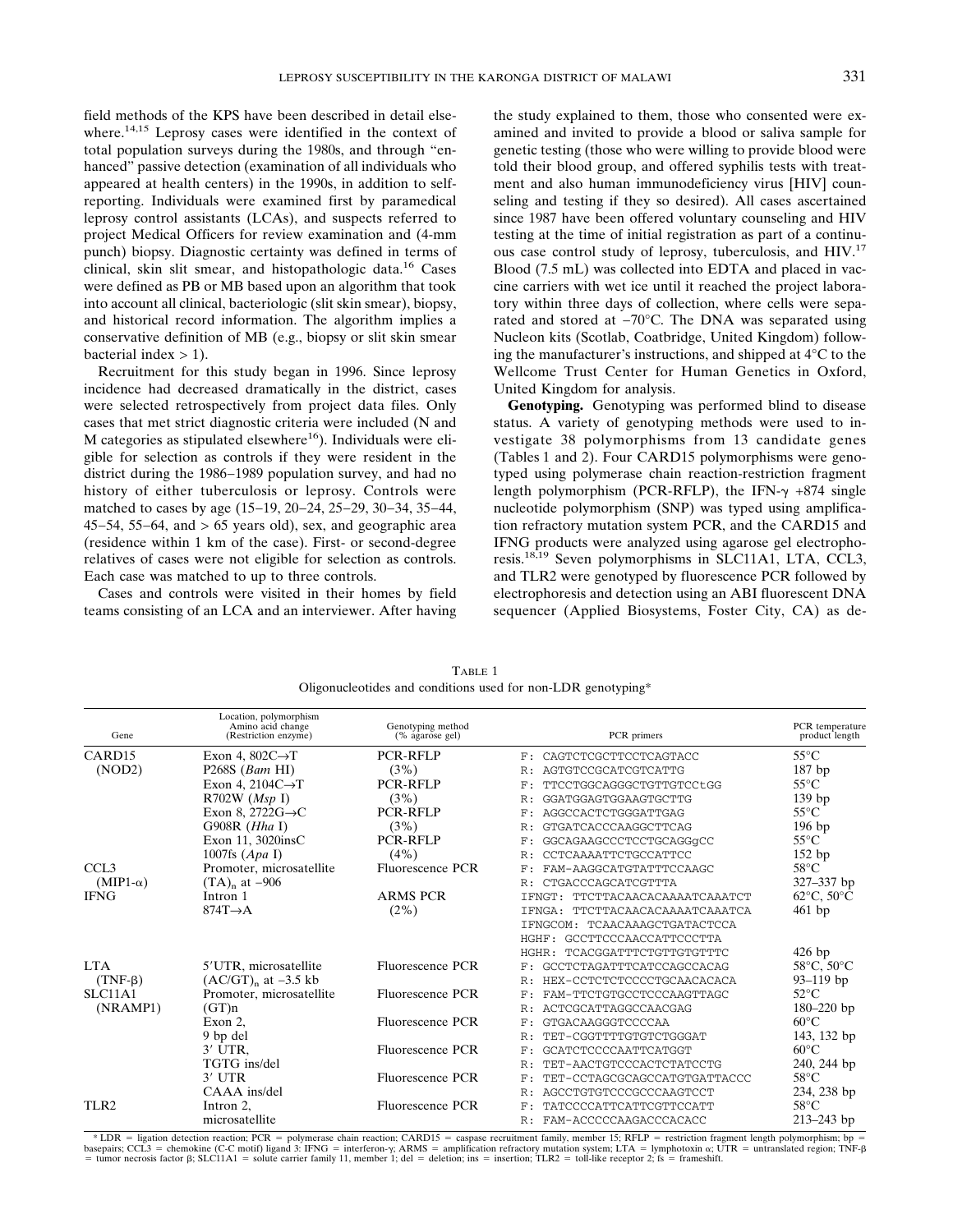|                                                     | $\frac{1}{2}$                                                                             |
|-----------------------------------------------------|-------------------------------------------------------------------------------------------|
|                                                     |                                                                                           |
| $\begin{bmatrix} 1 & 1 \\ 1 & 1 \end{bmatrix}$<br>ŀ |                                                                                           |
|                                                     | j                                                                                         |
|                                                     | くうちん へんかい                                                                                 |
|                                                     | ֧֧֧֧֧֧֧֧֧֧֧֧֛֧֧֧֧֧֧֧֧֚֚֚֚֚֚֚֚֚֚֚֚֚֚֚֚֚֚֚֚֚֚֚֚֚֡֝֝֓֝֓֝֓֝֓֝֓֝֓֝֓֝֓֝֬֝֓֝֓֝֬֝֬֝֬֝֬֝֬֝֬֝֬<br>Í |

| LDR product<br>length§<br>and reaction<br>temperature                  | $qd$ rs<br>$82$ bp<br><b>200L</b>                                                                                                                               | $70\,\mathrm{bp}$<br>$71$ bp                                                              | $68^{\circ}$ C                             |                                                  | 0.89                                                                              | $65$ bp                                           | 67 bp<br>68°C                                                                        | $72\,\mathrm{bp}$                              | $73$ bp<br>64°C                                                                         | $55$ bp                             | 55 bp                                    | 64-68°C                                             | $68\,\mathrm{bp}$                              | $68 b\bar{p}$                                 | $64 - 68^{\circ}$ C                     | $71\,\mathrm{bp}$                              | 71bp                                           | $64 - 68^{\circ}$ C                           | $60\,\mathrm{bp}$                                                              | $64 - 68$ °C<br>$60 b$ p                                                                |                                    | $52 bp$<br>$52 bp$                                                                | 73°C                          | $62\,\mathrm{bp}$ $62\,\mathrm{bp}$                                           |                                           | 64°C                                 | $58\,\mathrm{bp}$                             | 55bp<br>64°C                                                                | $83\ \mathrm{bp}$                                | $81\,\mathrm{bp}$                              | $54^{\circ}$ C                                         | $71\,\mathrm{bp}$<br>71 bp                                                                                              | 64°C                                |
|------------------------------------------------------------------------|-----------------------------------------------------------------------------------------------------------------------------------------------------------------|-------------------------------------------------------------------------------------------|--------------------------------------------|--------------------------------------------------|-----------------------------------------------------------------------------------|---------------------------------------------------|--------------------------------------------------------------------------------------|------------------------------------------------|-----------------------------------------------------------------------------------------|-------------------------------------|------------------------------------------|-----------------------------------------------------|------------------------------------------------|-----------------------------------------------|-----------------------------------------|------------------------------------------------|------------------------------------------------|-----------------------------------------------|--------------------------------------------------------------------------------|-----------------------------------------------------------------------------------------|------------------------------------|-----------------------------------------------------------------------------------|-------------------------------|-------------------------------------------------------------------------------|-------------------------------------------|--------------------------------------|-----------------------------------------------|-----------------------------------------------------------------------------|--------------------------------------------------|------------------------------------------------|--------------------------------------------------------|-------------------------------------------------------------------------------------------------------------------------|-------------------------------------|
| LDR probe sequences#                                                   | GTTGGATCCAGAATCAACTATTCTTGTACTACAGGaaataaaaaa<br>HEX-taaattaaaaATGGTGCATGDATCACAGACATCCAT<br>FAM-aaattaaaatTGGTGCATGATCACACACATCCAT<br>P2:<br>P3:<br>$\ddot{E}$ | FAM-aataCAGCCCCCCCCGGTGTATTCTACTAATA<br>HEX-ataaAGCCCCCCCCGGTGTATTCTACTAATG<br>P2:<br>pi: | AATGCACACCTCCAGAAGTTGAAAATGCAATatat<br>P3: | HEX-GAAACAGGAGTTTTTTCCCCOACTGAGATA<br>$\Xi$      | FAM-AAACAGGAGTTTCTTTCCTCACTGAGATCG<br>しけひけけけのひしししりかねしけのけみりみけけけれい<br>$P2$ :<br>P3: | HEX-GAAAAAAAAAAAAAAAAAAAAAADOOOOGO-XHE<br>P1:     | FAM-GTGAGGAAAAGAAACTCTTGTTTCCTGGTACTCT<br>AATTGCATTTCAACHOURGOODOFFERE<br>P3:<br>P2: | FAM-taaaaaatataataCATCCGCTGCACAAGTGACCC<br>P1: | HEX-ataaaaaatataataCATCCCTGCACAAGTGACCG<br>TCATGGGAATGGGGCOACHARAAAAAAAAA<br>P2:<br>P3: | FAM-CAGCACCTORCCACCAGCCCC<br>$P1$ : | TET-aAGCACCTGTGACCAGCCCAA<br>P2:         | GTTGTTGGCATAGAGACCCCTTGCCattt<br>P3:                | FAM-CCAAGACAACACTACTAAGCTTCTTTGGGAA<br>P1:     | TET-CCAAGACAACTACTAACHOOTTCTTCGGGAG<br>P2:    | OGOORATDAAGDAAGDAADOORFDAAGDDOOD<br>P3: | FAM-GCACTGGTGTACCTTGTACAGGTGATGTAAT<br>P1:     | TET-GCACCACCTONCEODECTOROM<br>$\mathbf{p}$     | ATCTCTGCCCTGCAGTTGCTCACTATAAAATAGAGACG<br>P3: | FAM-AACACATCCTGACCCCCCTGTA<br>$\mathbb{P}1$ :                                  | CTGTAAGGAAGCCAGTCTGAAAGTAAAATGGAA<br>TET-ttCACATGTGACCCCCCTGTC<br>P3:<br>P <sub>2</sub> | FAM-ttCGGCTTCCCAGCAAAGATGGC<br>P1: | TET-AACGGCACCACAAAGATGGT<br>P2:                                                   | COORARAARCOROCOOPOFICO<br>P3: | FAM-aaaaaaaaCCAGGCAAAGATGGCGTGATGG<br>P1:                                     | TET-aaaaaaaCCCAGGCAAAGATGGCGTGATGA<br>P2: | CACCAAGGAAAAAGGGGGAACCAGGaatt<br>P3: | FAM-ttatttaATGGCGTGATGCACCAAGGG<br>$\ddot{P}$ | FAM-tttGATGGCGTGATGCACCAGGA<br>AGAAAAGGGGAACCAGCCAAGGGaaat<br>$P2$ :<br>P3: | FAM-AATTCCGATTAGCATACTTAGACTACCACCCCGATGA<br>pi: | HEX-TTCCGATTAGCATACTTAGACTACTACCTCGATGG<br>P2: | TATTATTGACTTATTTAATTGTTGACAAATGTTTCTTCATTTCT<br>$P3$ : | FAM-attaCAAAGGAGAAGCTGAGAAGATGAAGGAAAAGT<br>TET-attaaAAAGGAGAAGCTGAGAAGATGAAGGAAAAGC<br>$\frac{1}{2}$<br>P <sup>2</sup> | CAGGGTCGGGGGGGaaaaaaaataataa<br>P3: |
| temperature<br>[MgCl <sub>2</sub> ]<br>and product<br>length<br>PCR    | 892 bp<br>$2 \text{ mM}$<br>$63^{\circ}$ C                                                                                                                      | $1 \text{ mM}$<br>$61^{\circ}$ C                                                          | 476 bp                                     | $61^{\circ}$ C                                   | 476 bp<br>$1 \text{ mM}$                                                          | $61^{\circ}$ C                                    | 476 bp<br>$1 \text{ mM}$                                                             | $63^{\circ}$ C                                 | 443 bp<br>$2 \text{ mM}$                                                                | $53^{\circ}$ C                      | $1 \text{ mM}$                           | 130 bp                                              | $60^{\circ}$ C                                 | $1.5 \text{ }\mathrm{mM}$                     | $658$ bp                                | $60^{\circ}$ C                                 | $1.5 \text{ }\mathrm{mM}$                      | 658 bp                                        | $60^{\circ}$ C                                                                 | $1.5 \text{ mM}$<br>$658$ bp                                                            | $58^{\circ}$ C                     | $2 \text{ mM}$                                                                    | 339 bp                        | $58^{\circ}$ C                                                                | $2 \text{ mM}$                            | 339 bp                               | $58^{\circ}C$                                 | 339 bp<br>$2 \text{ mM}$                                                    | $5^{\circ}C$                                     | $2.5 \text{ mM}$                               | $440$ bp                                               | $1 \text{ mM}$<br>$58^{\circ}$ C                                                                                        | $1,240$ bp                          |
| PCR primer sequences                                                   | CCTGGTTCCAGCAAGGATACA<br>TGCGTTGGATCTTTCCATG<br>$\ddot{\tilde{E}}$ , $\dddot{\tilde{E}}$                                                                        | CTGTTTTACCATACTC<br>CCCTCACACCACAAAAGTC<br>TAAAAAATAAG<br>$\vdots$ $\vdots$               |                                            | TAAAAAATAAGCTGTTTACCATACTC<br>$\ddot{\tilde{h}}$ | CCCTCACACCAGCAAAGTC<br>$\ddot{\text{R}}$ :                                        | TAAAAAATAAGCTGTTTACCATACTC<br>$\ddot{\mathbf{r}}$ | CCCTCACACCCAGCAAAGTC<br>$\ddot{\text{R}}$                                            | <b>CACAGTCAC</b><br>AAGCGCACAGT<br>j.          | GGAGGTAGTTCTCTCTCAC<br>$\ddot{\text{R}}$                                                | TGTCCCCCTCAAAGTCATCCTCCTC           | GAGCAACTCCTT<br>TTCCCAGGCAG<br><br>Fi 22 |                                                     | CTGGCTCCCTTACCTTCTACACA<br>$\ddot{\mathbf{r}}$ | TGGGCTAAATATCCAAAGTTCC<br>$\ddot{\mathbf{z}}$ |                                         | CTGGCTCCCTTACCTTCTACACA<br>$\ddot{\mathbf{r}}$ | TGGGCTAAATATCCTCAAAGTTCC<br>$\ddot{\tilde{z}}$ |                                               | CTGGCTCCCTTACCTTCTACACA<br>$\begin{array}{c} \vdots \\ \mathbb{E} \end{array}$ | TGGGCTAAATATCCTCAAAGTTCC                                                                | GCACCCAGATTGTAGGACAGAG             | CAGCAGTTCCTCTGAAGG<br>$\begin{array}{c} \ldots \\ \boxdot \; \boxdot \end{array}$ |                               | GCACCCAGATTGTAGGACAGAG<br>$\begin{array}{c} \vdots \\ \mathbb{E} \end{array}$ | CAGGCAGTTCCTCGAAGG                        |                                      | GCACCAGAGTAGACAGAGAG<br>$\ddot{\tilde{E}}$    | CAGGCAGTTCCTCCTGAAGG<br>$\ddot{\text{R}}$ :                                 | CTGGCTGGTTTAGAAGTCC<br>$\vdots$ $\vdots$         | CCATCCGAAATTATAAGAAAAGT                        |                                                        | GATGTGGGCGTCHOAGGTTGTTT<br>GTGGGAGAACAAAAGGATAAG<br>$\begin{array}{c}  &  \\ \hline \dots & \hline \dots \end{array}$   |                                     |
| Base change<br>Amino acid change<br>(SNP name)†<br><b>SNP</b> location | $3093G + T$<br>Exon 19<br>Q1022H                                                                                                                                | $4795A \rightarrow G$<br>Exon 28                                                          | $(McC^a \rightarrow McC^b)$<br>K1590E      | Exon 29                                          | 4870A->G<br>$11615V$                                                              | Exon 29                                           | $(SLI\rightarrow SI2)$<br>$4828G \rightarrow A$<br>R1601G                            | Exon 33                                        | $5507C \rightarrow G$<br>P1827R                                                         | Exon <sub>2</sub>                   | $ITAA \rightarrow T$                     | $\rightarrow$ ICAM-1Kilifi<br>$(ICAM-1ref)$<br>K29M | Promoter                                       | $-1082A - G$                                  |                                         | Promoter                                       | $-819T - C$                                    |                                               | Promoter                                                                       | $-592A \rightarrow C$                                                                   | Exon 1                             | $223C \rightarrow T$                                                              | R52C (D variant)              | Exon 1                                                                        | $230G - A$                                | G54D (B variant)                     | Exon 1                                        | G57E (C variant)<br>$239G - A$                                              | Exon 4                                           | 896A->G                                        | D299G                                                  | $-1031T + C$<br>Promoter                                                                                                |                                     |
| Gene                                                                   | (CD35)<br>CRI                                                                                                                                                   |                                                                                           |                                            |                                                  |                                                                                   |                                                   |                                                                                      |                                                |                                                                                         | <b>ICAM1</b>                        |                                          |                                                     | IL10                                           |                                               |                                         |                                                |                                                |                                               |                                                                                |                                                                                         | MBL2                               | (MBP, MBL)                                                                        |                               |                                                                               |                                           |                                      |                                               |                                                                             | TLR4                                             |                                                |                                                        | TNF                                                                                                                     |                                     |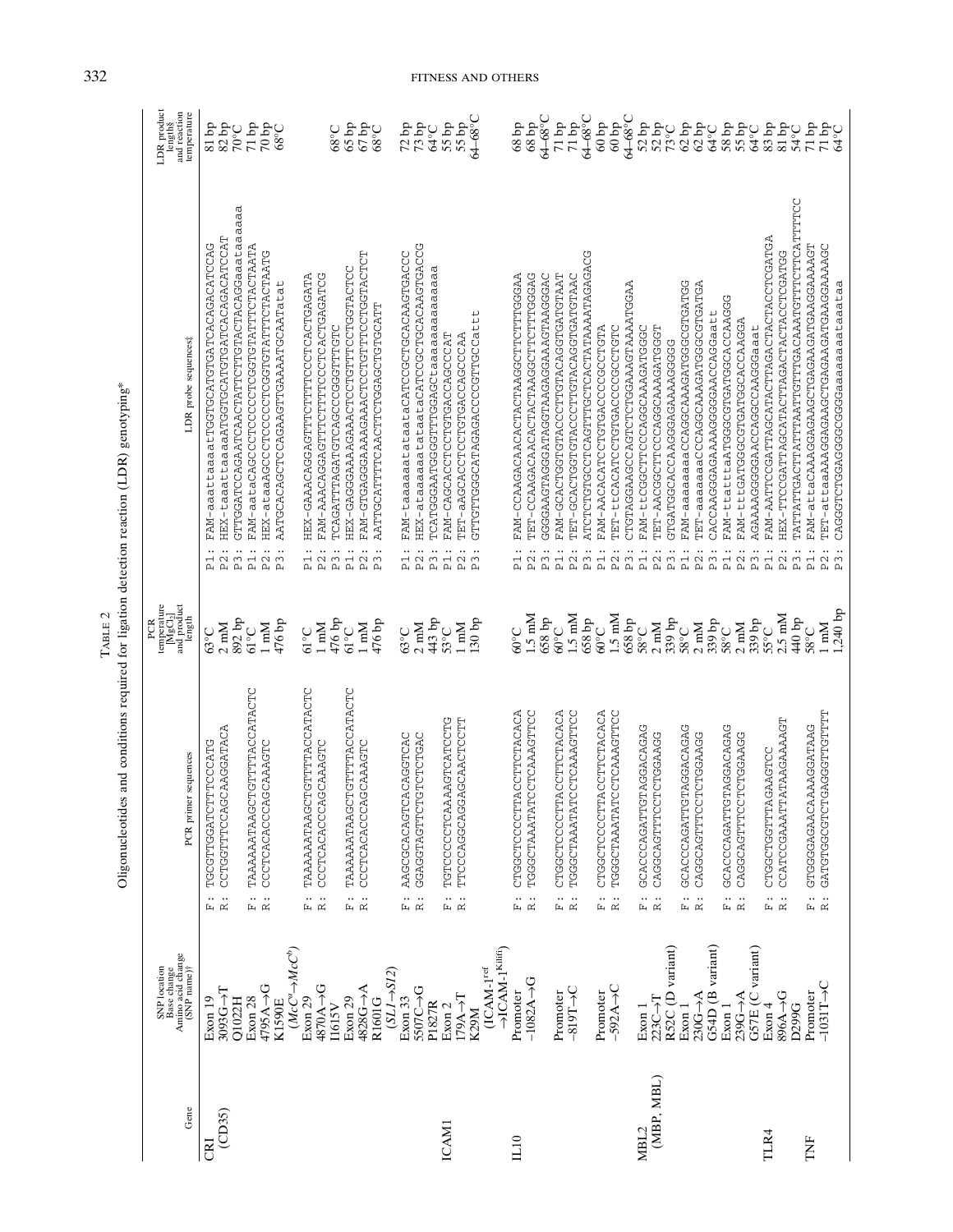|     | Promoter                                                                    |                     | F: CTGGGGAGAACAACAACGATAAG    | $58^{\circ}$ C                                                                          | i.<br>Ed         | FAM-taaaaataGAAAGTCGAGGGGACCCCCC                                                                                                                           | $69$ bp                                     |
|-----|-----------------------------------------------------------------------------|---------------------|-------------------------------|-----------------------------------------------------------------------------------------|------------------|------------------------------------------------------------------------------------------------------------------------------------------------------------|---------------------------------------------|
|     | $-863C - A$                                                                 | <br>2               | FFFFFGFFGGGGGFGFGCGGFGFGF     | Mm                                                                                      | P <sub>2</sub> : | TET-taaaaaataGAAAGTCGAGGGGCCCCCA                                                                                                                           | $qd$ 69                                     |
|     |                                                                             |                     |                               | $1,240$ bp $58^{\circ} \mathrm{C}$                                                      | P <sub>3</sub> : | CTTRACGAAGACGCCATGTAGAGGGMaaataaat                                                                                                                         | 64°C                                        |
|     | Promoter                                                                    |                     | F: GTGGGGAGAAAAAGGATAAG       |                                                                                         | p <sub>1</sub> : | FAM-aatadSGGGGGGCCCCCCCCCCCCCCCCCCCCCCCCC                                                                                                                  |                                             |
|     | $-857C \rightarrow A$                                                       | $\ddot{\mathbf{z}}$ | FFFFFGFFSSSASFSFSSSSFSFSF     | M <sub>m</sub>                                                                          | $P2$ :           | TET-aataatAAGTCGAGGGGCCCCCCMCTTAAT                                                                                                                         | $65bp$<br>$65bp$                            |
|     |                                                                             |                     |                               | $\frac{1,240}{58\,^{\circ}\mathrm{C}}$ 1 mM                                             | P3:              |                                                                                                                                                            | $64^{\circ}$ C                              |
|     | Promoter                                                                    |                     | F: GTGGGGAGAACAAAAGGATAAG     |                                                                                         | P1:              | ARACOLOLOLOLOULAOOLOLLELLEULAEOLLEU – NAL                                                                                                                  | $63$ bp                                     |
|     | $-376G - A$                                                                 | $\ddot{\tilde{z}}$  | FFFFFGFFGGGAGFCFGCGGFGFAG     |                                                                                         | $P2$ :           | じょうじりけいけいけいいけんじゅけいいけけけけけいけんけいけいしょ                                                                                                                          |                                             |
|     |                                                                             |                     |                               |                                                                                         | P <sub>3</sub> : | LIAGAAGAACACACACACACOOCHCCC                                                                                                                                | 63 bp<br>64°C                               |
|     | Promoter                                                                    | <br>Eq              | GTGGGAGAACAACAACOSOO          | $1,240$ bp $58^{\circ}\mathrm{C}$                                                       | $\frac{1}{2}$    | CODRYOOOOOGODEDDDOGDRYQOOOGRE-NRA                                                                                                                          | $54 b$ p<br>$53 b$ p                        |
|     | $-308$ C $-4$ A                                                             | $\ddot{\tilde{z}}$  | FTFFFGFFGGGAGFCFGCGGFGFSF     | M <sub>m</sub>                                                                          | P2:              | ADHADDDDDADHHHHDDAHAADDDADE-HEH                                                                                                                            |                                             |
|     | $(TNF*1 \rightarrow TNF*2)$                                                 |                     |                               |                                                                                         | P <sub>3</sub> : |                                                                                                                                                            |                                             |
|     | Promoter                                                                    |                     | F: GTGGGGAGAAAAAGGATAAG       | $1,240$ bp $58^\circ\text{C}$                                                           | i.<br>Fi         | COCACACACACACACOCOCOCOCACA                                                                                                                                 |                                             |
|     | $-238$ G $-4$ A                                                             | $\ddot{\tilde{z}}$  | TTTTDTTCOOKOLOFOOOOFOFKO      | M <sub>m</sub>                                                                          | $P2$ :           | AULARUUUUUUUUUUNUAUKUUUUR-LHHL                                                                                                                             |                                             |
|     |                                                                             |                     |                               | $\frac{1,240}{58\,^{\circ}\mathrm{C}}$ 1 mM                                             | P3:              | UURULULURUUUULRUURUUURUURU                                                                                                                                 |                                             |
|     | Exon 1                                                                      |                     | F: GTGGGGAGAACAAAAGGATAAG     |                                                                                         | $\frac{1}{2}$    | EAM-taataadAGAGAGAGCOAGAGAGAGCOAGAGAGAGCAAGCAGAC                                                                                                           | $75$ bp                                     |
|     | C insertion at 70                                                           | $\ddot{\mathbf{z}}$ | FFFFFGFFGGGAGFCFGCGGFGFGFG    |                                                                                         | $P2$ :           | TET-aatatoCCAGCTAAGGAGAGAAGCAACTAACTAACTA                                                                                                                  | 75bp<br>64°C                                |
|     |                                                                             |                     |                               |                                                                                         | P <sub>3</sub> : | CCCCCCTGAAAACAACCTCACGaatataaaaaa                                                                                                                          |                                             |
| VDR | Intron 8                                                                    |                     | F: CTCGGGGGGCOOOOOCAGAGGA     | $\begin{array}{c} 1,240\;\mathrm{bp}\\ 58^\circ\mathrm{C}\\ 1\;\mathrm{mM} \end{array}$ | it<br>Fi         | HUUKUHUKUUKUHHKUUUHUUHUUU - NKH                                                                                                                            | $67$ bp<br>$67$ bp<br>$72$ C                |
|     | $\overline{C}$                                                              | $\ddot{\mathbf{z}}$ | AHUHAUUUUUUUUUUUUUUU          |                                                                                         | P <sub>2</sub> : | ひひひえひ L ひえひひえひ L L えひひひ L ひひし L ひひの = X H H                                                                                                                |                                             |
|     | $(Apa$ I; a $\neg A)$                                                       |                     |                               | $1,100$ bp $58^{\circ} \mathrm{C}$                                                      | P <sub>3</sub> : | GCCCCCAGAGAGCTCCTCCTTaaaaaaaaataaaaaaaaa                                                                                                                   |                                             |
|     | Intron 8                                                                    | <br>Li              | <b>AUUAYUHAHUAUUUUUUUUUUU</b> |                                                                                         | p1:              | HOHRROODHHRHOROHOOOROROORORDHIRE                                                                                                                           | $65$ bp<br>$72^{\circ}$ C<br>$72^{\circ}$ C |
|     | $\overline{C}$                                                              |                     | ALCHOROCOCOODOODODO           | M <sub>m</sub>                                                                          | $P2$ :           | HEX-aAAGAGAGCAGCUOAGTATTATOGAARTG                                                                                                                          |                                             |
|     | $(Bsm 1; b\rightarrow B)$                                                   |                     |                               | $1,100$ bp                                                                              | P <sub>3</sub> : | GCAGGCCTGTGTGCCCCCAGattaaaaaaaata                                                                                                                          |                                             |
|     | Exon 9                                                                      |                     | AUUARUHAHUAUUUUUUUUUUUUU      | 2.88                                                                                    | $\frac{1}{2}$    | HHKUHUUUUUUUUKUUKUUH-IRKE                                                                                                                                  | $70\,\mathrm{fb}$                           |
|     | $T\rightarrow C$                                                            | $\ddot{\tilde{z}}$  | ALDLADDUDAUDDUDDLDDD          | Mm                                                                                      | $P\ddot{2}$      |                                                                                                                                                            | $\frac{1}{22}$                              |
|     | 352 silent                                                                  |                     |                               | $100$ bp                                                                                | P3:              | GAGCGCAGGAGGACCTGTGattataaaatataaatataaaaaaaa                                                                                                              |                                             |
|     | $(Taq \, I; T\rightarrow t)$                                                |                     |                               |                                                                                         |                  |                                                                                                                                                            |                                             |
|     | * CR = complement receptor; ICAM1 = intercellular adhesion molecule 1; IL10 |                     |                               |                                                                                         |                  | = interleukin-10; MBL = mannose-binding lectin; VDR = vitamin D receptor; SNP = single nucleotide polymorphism. For definition of other abbreviations, see |                                             |

SNP name used by previous investigators.

Table 1.<br>†SNF<br>‡¤S Ap¤<br>§ Non-specific polynucleotides, added to LDR probes to obtain desired ligation product lengths, are shown in lower case. P1 allelic probe 1, P2 allelic probe 2, P3 common probe. § Apparent LDR product lengths obtained using an ABI 3700 with Rox 500 size standards may be less than the absolute length of the LDR product. This discrepancy is not observed using an ABI 373 with GS-350 size standards.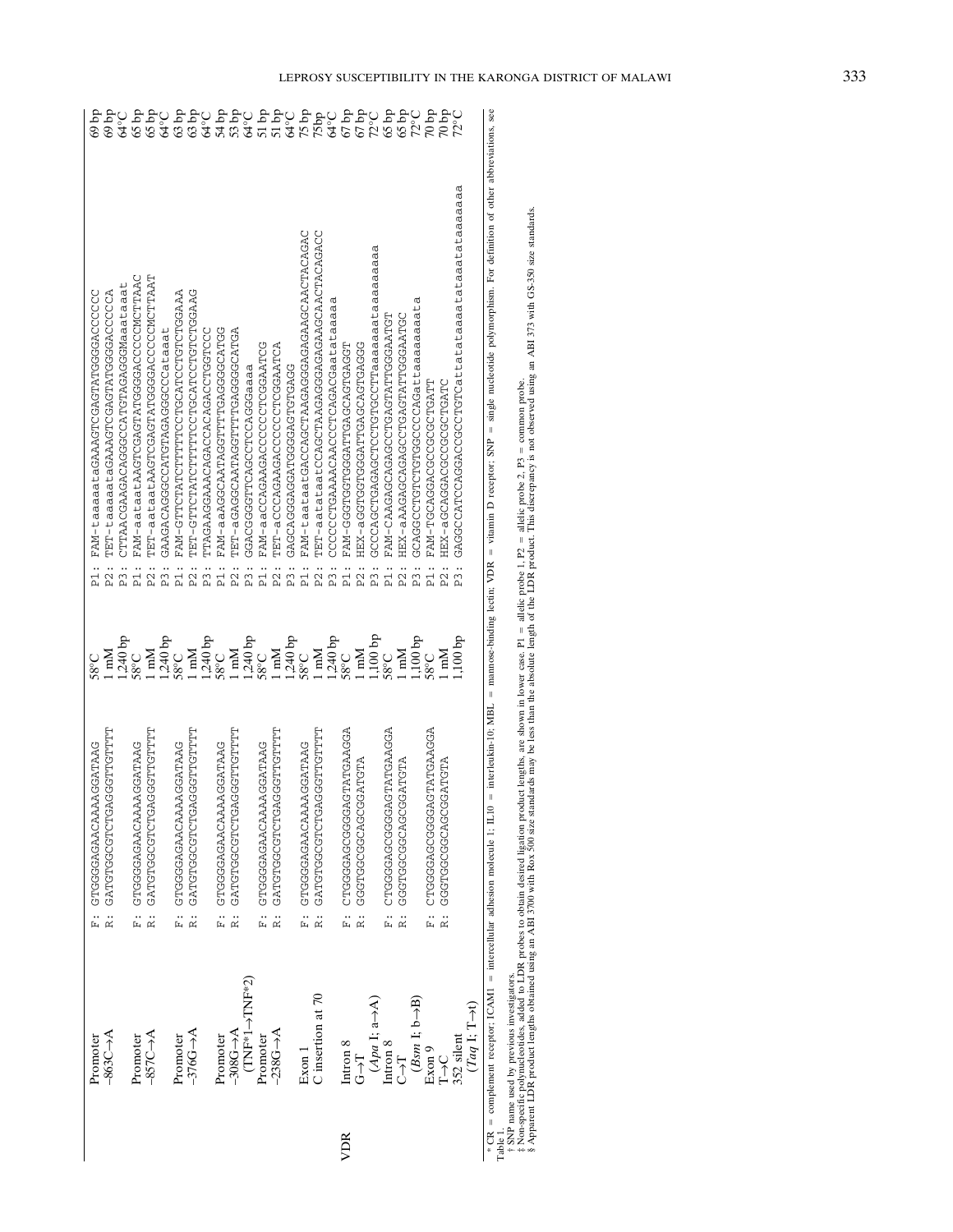scribed later in this report (Segal S and others, unpublished data).<sup>20,21</sup> The PCR primers, conditions, and restriction enzymes used are shown in Table 1.

**Direct sequence analysis.** Direct sequence analysis was used to determine whether the TLR2 R677W, R753Q, and CARD15 R790Q variants were present in the Malawi population<sup>13,22</sup> (National Center for Biotechnology Information SNP database, Bethesda, MD). The PCR primers and thermocycles were TLR2 exon 3 586-basepair (bp) segment: 5'gcgtggccagcaggttcag-3', 5'-gggccactccaggtaggtcttg-3' (thermocycles: one cycle at 94°C for four minutes; 36 cycles at 94°C for 30 seconds, 58°C for 40 seconds, and 72°C for 60 seconds; and one cycle at 72°C for two minutes) and CARD15 exon 4 509-bp segment: 5'-gccgagccgcacaacctt-3', 5'-gtgctcccccatacctgaaca-3- (thermocycles: one cycle at 94°C for five minutes; 35 cycles at 60°C for 30 seconds, and 72°C for 45 seconds; and one cycle at 72°C for four minutes). The PCR (2  $\times$  25  $\mu$ L) and sequencing (20  $\mu$ L) reaction were performed using standard conditions. Sequence analysis was performed using an ABI 3700 fluorescent DNA sequencer. Each segment was sequenced in both directions.

**Genotyping using the post-PCR multiplexed ligation detection reaction (LDR).** The LDR was used to genotype the remaining 23 SNPs located in seven genes.<sup>23</sup> Briefly, fragments containing the SNPs of interest were PCR-amplified using appropriate primers and conditions (Table 2). Amplifications were performed in a total volume of  $15 \mu L$  and contained 10 mM Tris-HCl, pH 8.3, 50 mM KCl, 1−2.5 mM MgCl<sub>2</sub>, 200  $\mu$ M of each dNTP, 0.2  $\mu$ M of each primer, approximately 50 ng of DNA, and 0.5 units of Amplitaq Gold polymerase (Perkin-Elmer, Boston, MA). To prevent polymerase extension during the subsequent LDR procedure, residual polymerase activity was removed by incubation with 1:10 volume of 1 mg/mL of proteinase K in 50 mM EDTA at 37°C for 30 minutes and 55°C for 10 minutes. The proteinase K was inactivated by incubation at 99°C for 10 minutes.

A set of three probes consisting of two fluorescently labeled allelic and one common probe was designed for each of the SNPs investigated using the LDR (Table 2). The common probes (100 pmol of each) were 5' phosphorylated in a volume of  $100 \mu L$  using 10 units of T4 polynucleotide kinase and 1 mM ATP in 70 mM Tris-HCl buffer, pH 7.6, containing 10 mM MgCl<sub>2</sub> and 5 mM dithiothreitol. After incubation at  $37^{\circ}$ C for 45 minutes, the T4 kinase was inactivated by the addition of 20  $\mu$ g of proteinase K in 100  $\mu$ L of TE buffer (10 mM Tris-HCl, 5 mM EDTA, pH 8.0) and incubating at 37°C for 30 minutes. The proteinase K was inactivated by incubation at 99°C for 10 minutes.

The multiplexed LDR was performed in  $15-\mu L$  volumes of 20 mM Tris-HCl buffer, pH 7.6, containing 25 mM KCl, 10 mM  $MgCl<sub>2</sub>$ , 1 mM  $NAD<sup>+</sup>$ , 10 mM dithiothreitol, 0.1% Triton X-100, 10 nM (200 fmol) of each LDR probe,  $2 \mu L$  of PCR product, and 2 units of *Taq* DNA ligase. The reactions were prepared on ice and then initiated by placing on PCR blocks pre-heated to 95°C. An initial one-minute denaturation at 95°C was followed by 15 thermal cycles of denaturation at 95°C for 15 seconds, and annealing and ligation at the appropriate temperature (Table 2) for four minutes. The activity of the ligase was stopped after 15 cycles by cooling to 4°C and adding  $2 \mu L$  of 100 mM EDTA.

Electrophoresis and detection of multiplexed and/or pooled LDR or fluorescent PCR products was performed on an ABI 373 or ABI 3700 fluorescent DNA sequencer. For the ABI 3700, 1  $\mu$ L of LDR product was added to 10  $\mu$ L of Hi-Di formamide and  $0.01 \mu L$  of 8 nM ABI Genescan-500 Rox size standards (Applied Biosystems). For the ABI373, 2  $\mu$ L of LDR product was added to 1.5  $\mu$ L of 5:1 deionized formamide, 25 mM EDTA with blue dextran  $(1 \text{ mg/mL})$ , and  $0.5 \mu L$ of fluorescently labeled size standards (GeneScan-350 tetramethylrhodamine [TAMRA]). After denaturation, the product was subjected to electrophoresis on 6% polyacrylamide gels. Product sizes were calculated relative to the standard with Genescan 3.5 (Perkin Elmer Applied Biosystems, Warrington, United Kingdom) using the second order least squares method. Automated allele calling of LDR products was performed using Genotyper 2.5 (Perkin Elmer Applied Biosystems).

**Statistical analysis.** For each polymorphism, the percentage of individuals with a particular genotype was calculated separately for cases and controls. Conditional logistic regression was used to quantify the association between disease and genotype, with and without controlling for ethnic group, and with and without restriction to PB cases. The percentage of cases with a particular genotype was also calculated separately for PB and MB cases.

# RESULTS

**Recruitment.** A total of 334 cases and 702 controls were selected from the database and sought in the field. Of the 334 cases, 22 had left the district and 34 had died by the time they were sought for genetics testing, 7 were alive but neither a blood nor a buccal swab specimen were provided, and for one case data were not available for a matched control. This gave a total of 270 cases that could be included in analyses, 26 of which were MB. Of the 702 controls that were sought, 74 had left the district and 90 had died by the time they were sought for genetics testing, 26 were alive but neither a blood nor a buccal swab specimen were provided, and for 60 data on the matched case were not available. Thus, 452 controls were included in these analyses. There were one or two controls for each case. Blood specimens were available for all except eight individuals, who provided buccal swabs.

**Direct sequence analysis.** Sequence analysis of 83 individuals (including cases and controls) indicated that the TLR2 R677W and R753Q variants were not present, or were very rare, in northern Malawi. Likewise, the CARD15 SNP R790Q was not found upon sequencing of 63 individuals. Accordingly, further genotyping of these SNPs was not performed.

**Genotyping results.** The PCR-RFLP analysis of more than 150 Malawians indicated that the CARD15 variants P268S, R702W, G908R, and 1007fs were not present in this population. The TNF-1031 variant was also not found. The MBL2 R52C, MBL2 G54D, TNF + 70, and −857 variants were very rare in Karonga District, occurring with an allele frequency of < 1.0%. No homozygotes of these variants were identified.

**Association study results for leprosy susceptibility.** The genotype frequencies and odds ratios (ORs) of the 26 variants that were sufficiently polymorphic for leprosy association analysis are shown in Table 3, with ORs controlled for ethnic group. The results shown combine PB and MB cases, but all results were unchanged when restricted to PB cases. For most polymorphisms, there was no evidence of an association with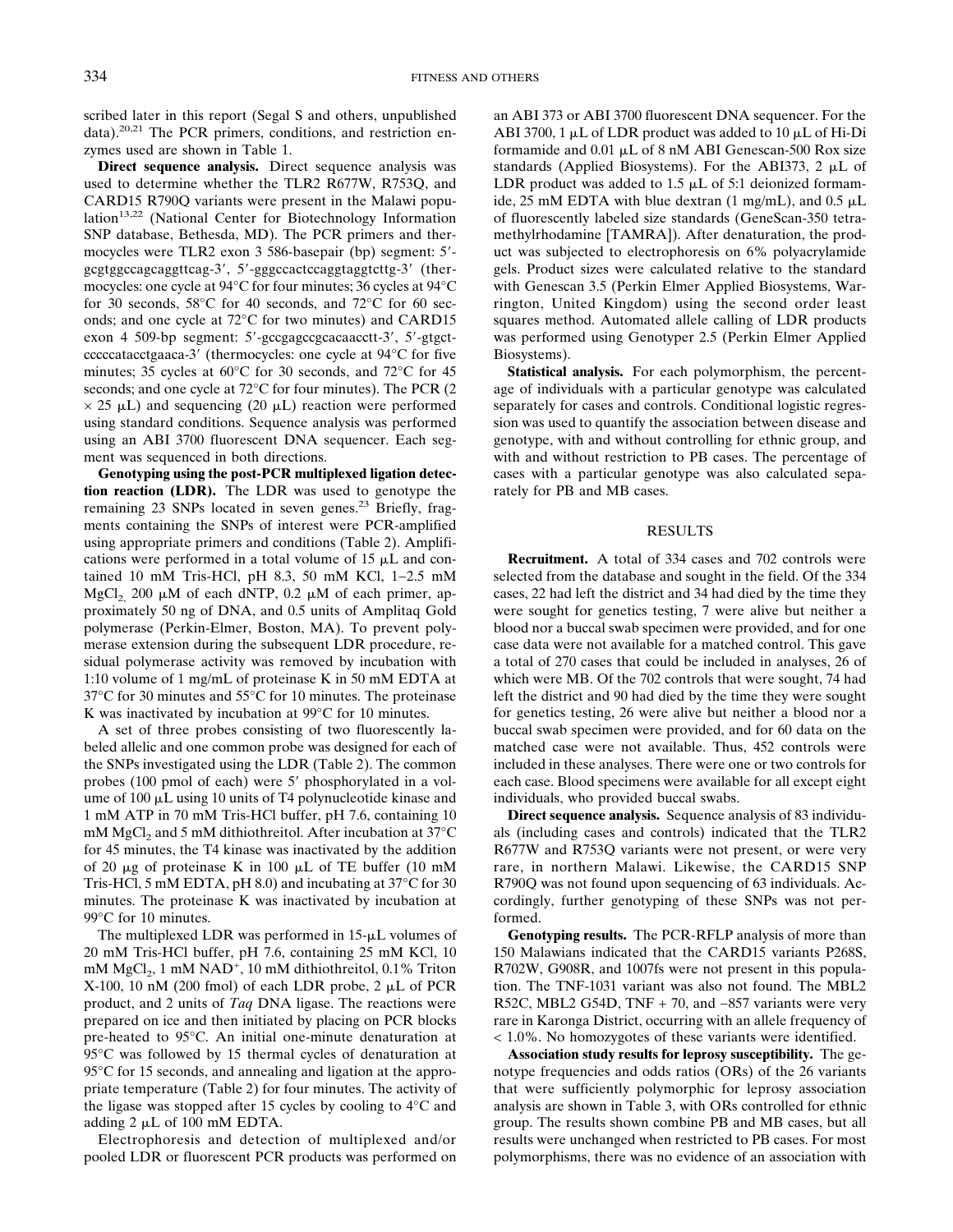### TABLE 3

Genotype frequencies for all leprosy (paucibacillary and multibacillary)\* cases and controls, and odds ratios (ORS) controlled for age, sex, area of residence, and ethnic group†

|                     |                                       |              |                  | Case             |                | Control          |                                        |
|---------------------|---------------------------------------|--------------|------------------|------------------|----------------|------------------|----------------------------------------|
| Gene                | Polymorphism                          | Genotype     | $\%$             | $\mathbf n$      | $\%$           | $\mathbf n$      | <b>OR</b><br>(95% confidence interval) |
| CCL <sub>3</sub>    | Promoter microsatellite               | 331/331      | 41               | 54               | 46             | 131              |                                        |
| $(MIP1-\alpha)$     | $(TA)_{n}$ at -906                    | 331/327      | 31               | 40               | 25             | 71               | 1.4 $(0.7–2.7)$ , $P = 0.37$           |
|                     |                                       | 331/333      | 16               | 21               | 18             | 52               | $0.9(0.4-2.0), P = 0.79$               |
|                     |                                       | Other        | 12               | 16               | 11             | 31               | 1.0 $(0.4-2.9)$ , $P = 0.94$           |
|                     |                                       |              |                  | 131              |                | 285              | (110, 146)                             |
| CR1                 | Exon 19                               | g/g          | 79               | 131              | 81             | 151              |                                        |
|                     | $3093G \rightarrow T$                 | g/t          | 20               | 33               | 17             | 31               | 1.1 $(0.5-2.1)$ , $P = 0.86$           |
|                     | Q1022H                                | t/t          | $\mathbf{1}$     | $\mathfrak{2}$   | $\overline{2}$ | $\overline{4}$   | $0.4(0.06-2.6), P = 0.33$              |
|                     |                                       |              |                  | 166              |                | 186              | (136, 136)                             |
|                     | Exon 28                               | a/a          | 65               | 164              | 60             | 238              |                                        |
|                     | $4795A \rightarrow G$<br>K1590E       | a/g          | 32<br>3          | 80<br>7          | 34<br>6        | 135              | $0.8$ (0.5–1.1), $P = 0.18$            |
|                     | $(McC^a \rightarrow McC^b)$           | g/g          |                  | 251              |                | 26<br>399        | $0.3(0.1-0.8), P = 0.02$<br>(245, 374) |
|                     | Exon 29                               | g/g          | 45               | 114              | 49             | 196              |                                        |
|                     | $4828G \rightarrow A$                 | g/a          | 45               | 114              | 40             | 157              | 1.3 $(0.9-1.9)$ , $P = 0.12$           |
|                     | R1601G                                | a/a          | 10               | 24               | 11             | 42               | $1.0 (0.5-1.9), P = 0.99$              |
|                     | $(Sl1 \rightarrow Sl2)$               |              |                  | 252              |                | 395              | (246, 371)                             |
|                     | Exon 29                               | g/g          | 76               | 192              | 79             | 311              |                                        |
|                     | $4870A \rightarrow G$                 | g/a          | 23               | 57               | 20.5           | 81               | 1.3 $(0.9-2.0)$ , $P = 0.21$           |
|                     | I1615V                                | a/a          | $\mathbf{1}$     | 3                | 0.5            | $\overline{c}$   | 1.7 $(0.3-11.1)$ , $P = 0.58$          |
|                     |                                       |              |                  | 252              |                | 394              | (246, 370)                             |
|                     | Exon 33                               | c/c          | 71               | 128              | 79             | 172              |                                        |
|                     | $5507C \rightarrow G$                 | c/g          | 28               | 51               | 18             | 40               | 1.4 $(0.8-2.5)$ , $P = 0.21$           |
|                     | P1827R                                | g/g          | $\mathbf{1}$     | $\mathfrak{2}$   | 3              | 7                | $0.2$ (0.01–1.7), $P = 0.12$           |
|                     |                                       |              |                  | 181              |                | 219              | (153, 168)                             |
| ICAM1               | Exon 2                                | a/a          | 54               | 112              | 55             | 134              |                                        |
|                     | $179A \rightarrow T$                  | a/t          | 32               | 68               | 31             | 76               | 1.1 $(0.6-1.7)$ , $P = 0.83$           |
|                     | <b>K29M</b>                           | t/t          | 14               | 29               | 14             | 35               | $1.0 (0.5-2.0), P = 0.93$              |
|                     | $(ICAM-1ref\rightarrow ICAM-1Kilifi)$ |              |                  | 209              |                | 245              | (189, 208)                             |
| <b>IFNG</b><br>IL10 | Intron 1                              | a/a          | 67               | 157              | 66             | 265              |                                        |
|                     | $874T \rightarrow A$                  | a/t          | 28               | 67               | 27             | 109              | 1.1 $(0.7-1.6)$ , $P = 0.72$           |
|                     |                                       | t/t          | 5                | 12               | 7              | 28               | $0.8(0.4-1.8), P = 0.59$               |
|                     | Promoter                              |              |                  | 236<br>97        | 43             | 402<br>157       |                                        |
|                     | $-592C \rightarrow A$                 | c/c<br>c/a   | 46<br>38         | 81               | 47             | 169              | $0.7(0.5-1.1), P = 0.13$               |
|                     |                                       | a/a          | 16               | 34               | 10             | 36               | $1.7(1.0-3.3), P = 0.06$               |
|                     |                                       |              |                  | 212              |                | 362              | (203, 296)                             |
|                     | Promoter                              | c/c          | 44               | 95               | 42             | 147              |                                        |
|                     | $-819C \rightarrow T$                 | c/t          | 41               | 88               | 48             | 170              | $0.8(0.5-1.2), P = 0.23$               |
|                     |                                       | t/t          | 15               | 32               | 10             | 36               | $1.6(0.9-3.0), P = 0.11$               |
|                     |                                       |              |                  | 215              |                | 353              | (204, 293)                             |
|                     | Promoter                              | a/a          | 45               | 86               | 43             | 149              |                                        |
|                     | $-1082A \rightarrow G$                | a/g          | 44               | 84               | 44             | 154              | $1.0 (0.6-1.5), P = 0.96$              |
|                     |                                       | g/g          | 11               | 21               | 13             | 46               | $0.7(0.4-1.4), P = 0.30$               |
|                     |                                       |              |                  | 191              |                | 349              | (183, 262)                             |
| <b>LTA</b>          | 5'UTR microsatellite                  | 101 absent   | 89               | 164              | 89             | 296              |                                        |
| $(TNF-\beta)$       | $(AC/GT)n$ at $-3.5$ kb§              | 101 1 copy   | $10\,$           | 18               | 11             | 36               | $0.9(0.5-1.7), P = 0.80$               |
|                     |                                       | 101 2 copies | $\mathbf{1}$     | 2                | 0.3            | $\mathbf{1}$     |                                        |
|                     |                                       |              |                  | 184              |                | 333              |                                        |
|                     |                                       | 103 absent   | 52               | 96               | 59             | 196              |                                        |
|                     |                                       | 103 1 copy   | 45               | 83               | 36             | 121              | 1.2 (0.8–1.8), $P = 0.42$              |
|                     |                                       | 1032 copies  | 3                | 5<br>184         | 5              | 16<br>333        |                                        |
|                     |                                       | 105 absent   | 49               | 90               | 58             | 192              |                                        |
|                     |                                       | 105 1 copy   | 42               | 78               | 37             | 124              | 1.6 $(1.1-2.4)$ , $P = 0.03$           |
|                     |                                       | 105 2 copies | 9                | 16               | 5              | 17               |                                        |
|                     |                                       |              |                  | 184              |                | 333              |                                        |
|                     |                                       | 111 absent   | 95               | 174              | 90             | 301              |                                        |
|                     |                                       | $1111$ copy  | 5                | 10               | 10             | 32               | $0.4$ (0.2–1.1), $P = 0.07$ \[         |
|                     |                                       | 111 2 copies | $\boldsymbol{0}$ | $\boldsymbol{0}$ | $\mathbf{0}$   | $\boldsymbol{0}$ |                                        |
|                     |                                       |              |                  | 184              |                | 333              | (163, 228)                             |
| MBL <sub>2</sub>    | Exon 1                                | g/g          | 63               | 146              | 65             | 169              |                                        |
| (MBL)               | $239G \rightarrow A$                  | g/a          | 32               | 73               | 30             | 78               | 1.1 $(0.7-1.7)$ , $P = 0.63$           |
|                     | G57E (C variant)                      | a/a          | 5                | 12               | 5              | 14               | $0.9(0.4-2.1), P = 0.73$               |
|                     |                                       |              |                  | 231              |                | 261              | (224, 238)                             |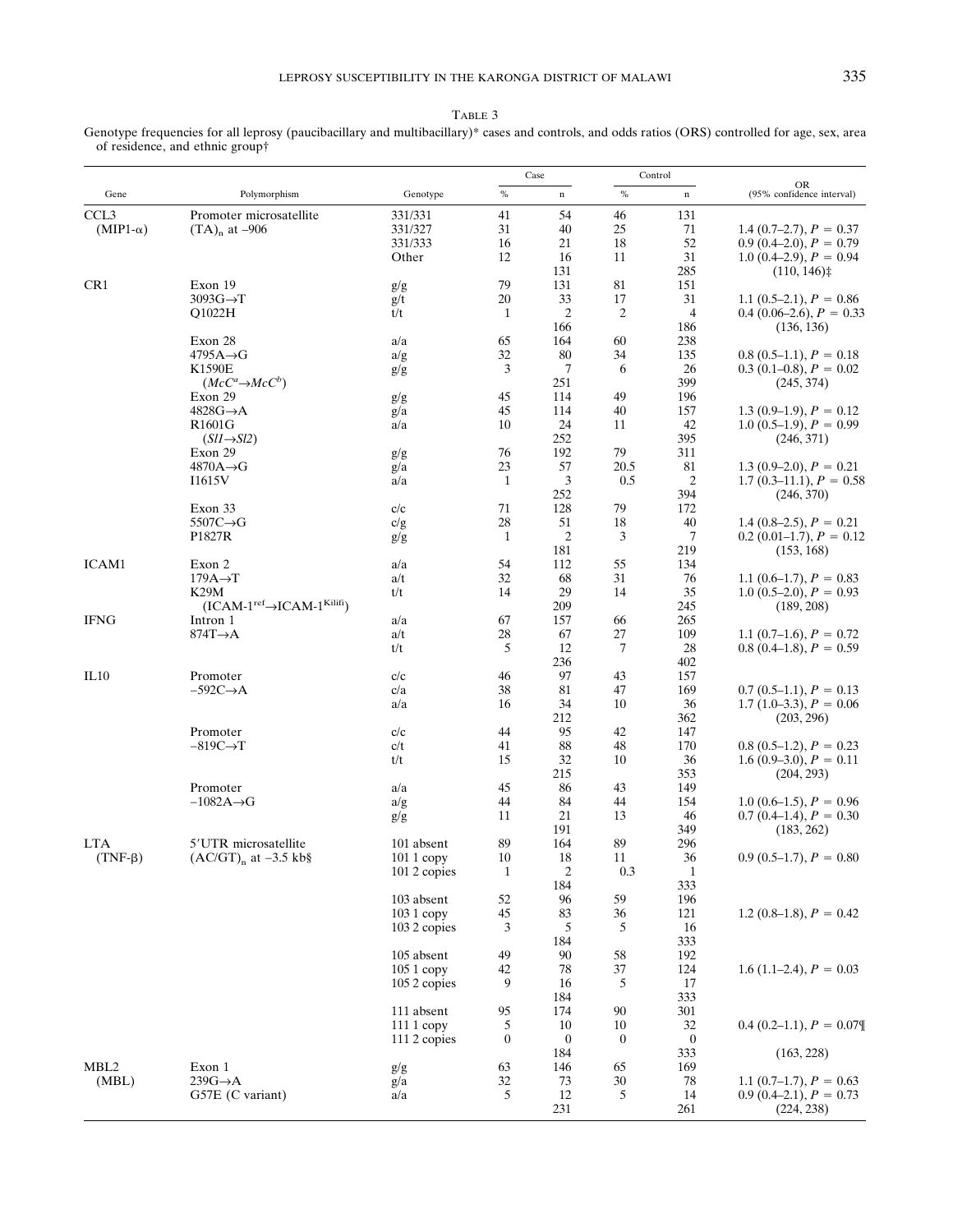| TABLE 3   |
|-----------|
| Continued |

|                  |                                                      |              |                  | Case                   |                | Control     |                                                      |
|------------------|------------------------------------------------------|--------------|------------------|------------------------|----------------|-------------|------------------------------------------------------|
| Gene             | Polymorphism                                         | Genotype     | $\%$             | $\mathbf n$            | $\%$           | $\mathbf n$ | <b>OR</b><br>(95% confidence interval)               |
| SLC11A1          | Promoter microsatellite                              | 199/199      | 63               | 158                    | 56             | 237         |                                                      |
| (NRAMP1)         | (GT)n                                                | 199/201      | 30               | 75                     | 36             | 153         | $0.7(0.5-1.0), P = 0.06$                             |
|                  | $(199 = \text{ allele } 3, 201 = \text{ allele } 2)$ | 201/201      | $\overline{4}$   | 11                     | 6              | 25          | $0.6(0.3-1.4), p = 0.24$                             |
|                  |                                                      | Other        | 2                | 5                      | 2              | 8           | 1.4 $(0.4-4.3)$ , $P = 0.60$                         |
|                  |                                                      |              |                  | 249                    |                | 423         | (247, 388)                                           |
|                  | Exon 2                                               | Ins/ins      | 93               | 228                    | 91             | 258         |                                                      |
|                  | 9 bp del                                             | del present  | 7                | 16                     | 9              | 25          | $0.7(0.3-1.4), P = 0.31$                             |
|                  | 3'UTR                                                | Ins/ins      | 47               | 244<br>122             |                | 283<br>203  | (236, 261)                                           |
|                  | TGTG ins/del                                         | Ins/del      | 43               | 112                    | 50<br>41       | 164         | 1.1 $(0.8-1.5)$ , $P = 0.64$                         |
|                  |                                                      | del/del      | 9                | 24                     | 9              | 35          | 1.2 (0.7–2.1), $P = 0.58$                            |
|                  |                                                      |              |                  | 258                    |                | 402         | (248, 391)                                           |
|                  | 3'UTR                                                | del/del      | 41               | 106                    | 45             | 192         |                                                      |
|                  | CAAA ins/del                                         | Ins/del      | 45               | 117                    | 44             | 191         | 1.1 $(0.8-1.6)$ , $P = 0.48$                         |
|                  |                                                      | Ins/ins      | 14               | 35                     | 11             | 46          | $1.5(0.9-2.6), P = 0.14$                             |
|                  |                                                      |              |                  | 258                    |                | 429         | (257, 410)                                           |
| TLR <sub>2</sub> | Intron 2 microsatellite#                             | 216 absent   | 90               | 188                    | 88             | 332         |                                                      |
|                  |                                                      | $2161$ copy  | 10               | 22                     | 12             | 45          | $0.7(0.4-1.3), P = 0.25$                             |
|                  |                                                      | 216 2 copies | $\bf{0}$         | $\boldsymbol{0}$       | 0.5            | 2           |                                                      |
|                  |                                                      |              |                  | 210                    |                | 379         |                                                      |
|                  |                                                      | 222 absent   | 78               | 164                    | 79             | 299         |                                                      |
|                  |                                                      | $2221$ copy  | 21               | 44                     | 19             | 74          | $0.9(0.6-1.5), P = 0.73$                             |
|                  |                                                      | 222 2 copies | 1                | $\overline{2}$         | 2              | 6           |                                                      |
|                  |                                                      |              |                  | 210                    |                | 379         |                                                      |
|                  |                                                      | 224 absent   | 37               | 78                     | 40             | 151         |                                                      |
|                  |                                                      | $2241$ copy  | 52               | 108                    | 50             | 188         | $1.0(0.7-1.4), P = 0.91$                             |
|                  |                                                      | 224 2 copies | 11               | 24                     | 10             | 40          |                                                      |
|                  |                                                      |              |                  | 210                    |                | 379         |                                                      |
|                  |                                                      | 226 absent   | 76               | 160                    | 74             | 279         |                                                      |
|                  |                                                      | $2261$ copy  | 21               | 44                     | 24             | 92          | $0.9(0.6-1.4), P = 0.68$                             |
|                  |                                                      | 226 2 copies | 3                | 6                      | 2              | 8           |                                                      |
|                  |                                                      |              |                  | 210                    |                | 379         | (194, 286)                                           |
| TLR4             | Exon 4                                               | a/a          | 95<br>5          | 223                    | 91<br>9        | 262         |                                                      |
|                  | $896A \rightarrow G$<br>D299G                        | g/a          | $\boldsymbol{0}$ | 12<br>$\boldsymbol{0}$ | 0.4            | 25<br>1     | $0.5(0.2-1.1), P = 0.08$                             |
|                  |                                                      | g/g          |                  | 235                    |                | 288         | (243, 383)                                           |
| TNF              | Promoter                                             | g/g          | 85               | 206                    | 84             | 237         |                                                      |
|                  | $-238G \rightarrow A$                                | g/a          | 15               | 36                     | 15             | 43          | $0.9(0.5-1.5), P = 0.71$                             |
|                  |                                                      | a/a          | 0.4              | 1                      | $\mathbf{1}$   | 3           | 1.4 (0.1–16.6), $P = 0.80$                           |
|                  |                                                      |              |                  | 243                    |                | 283         | (235, 262)                                           |
|                  | Promoter                                             | g/g          | 80               | 173                    | 78             | 201         |                                                      |
|                  | $-308G \rightarrow A$                                | g/a          | 19               | 42                     | 20             | 51          | $1.5(0.9-2.5), P = 0.15$                             |
|                  | $(TNF*1 \rightarrow TNF*2)$                          | a/a          | 1                | $\mathbf{1}$           | $\overline{c}$ | 6           | $0.2$ (0.02–1.8), $P = 0.15$                         |
|                  |                                                      |              |                  | 216                    |                | 258         | (195, 223)                                           |
|                  | Promoter                                             | g/g          | 88               | 211                    | 86             | 242         |                                                      |
|                  | $-376G \rightarrow A$                                | g/a          | 11               | $27\,$                 | 13             | 38          | $0.8(0.4-1.4), P = 0.37$                             |
|                  |                                                      | a/a          | $0.4\,$          | $\mathbf{1}$           | $\mathbf{1}$   | 2           | 1.3 (0.1–15.8), $P = 0.83$                           |
|                  |                                                      |              |                  | 239                    |                | 282         | (231, 257)                                           |
|                  | Promoter                                             | c/c          | 75               | 177                    | 75             | 212         |                                                      |
|                  | $-863C \rightarrow A$                                | a/c          | $22\,$           | 51                     | 24             | 68          | $0.9(0.6-1.5), P = 0.77$                             |
|                  |                                                      | a/a          | 3                | 8                      | 1              | 3           | 4.0 $(0.8-19.7)$ , $P = 0.09$                        |
|                  |                                                      |              |                  | 236                    |                | 283         | (228, 254)                                           |
| <b>VDR</b>       | Intron 8                                             | t/t          | 50               | 85                     | 45             | 147         |                                                      |
|                  | $G \rightarrow T$                                    | t/g          | 43               | 73                     | 48             | 158<br>23   | $0.7(0.5-1.2), P = 0.21$<br>$1.5(0.6-4.0), P = 0.43$ |
|                  | $(Apa \, I; a \rightarrow A)$                        | g/g          | 7                | 11<br>169              | 7              | 328         | (159, 235)                                           |
|                  | Intron 8                                             |              |                  | 104                    |                | 197         |                                                      |
|                  | $C\rightarrow T$                                     | c/c<br>c/t   | 62<br>28         | 47                     | 60<br>35       | 115         | $0.8(0.5-1.3), P = 0.35$                             |
|                  | $(Bsm \, I; b \rightarrow B)$                        | t/t          | 10               | 17                     | 5              | 18          | 2.1 $(0.9-5.0)$ , $P = 0.08$                         |
|                  |                                                      |              |                  | 168                    |                | 330         | (158, 235)                                           |
|                  | Exon 9                                               | t/t          | 53               | 131                    | 57             | 228         |                                                      |
|                  | $T\rightarrow C$ (codon 352)                         | t/c          | 41               | 101                    | 40             | 158         | 1.1 $(0.8-1.7)$ , $P = 0.54$                         |
|                  | $(Taq \, I; T \rightarrow t)$                        | c/c          | 6                | 15                     | 3              | 12          | 4.3 (1.6–11.4), $P = 0.004$                          |
|                  |                                                      |              |                  | 247                    |                | 398         | (240, 375)                                           |

- 
- 

<sup>\*</sup> The results did not change when analysis was restricted to paucibacillary cases and their matched controls.<br>† For definitions of abbreviations, see Tables 1 and 2.<br>‡ The number of cases and controls used in the logistic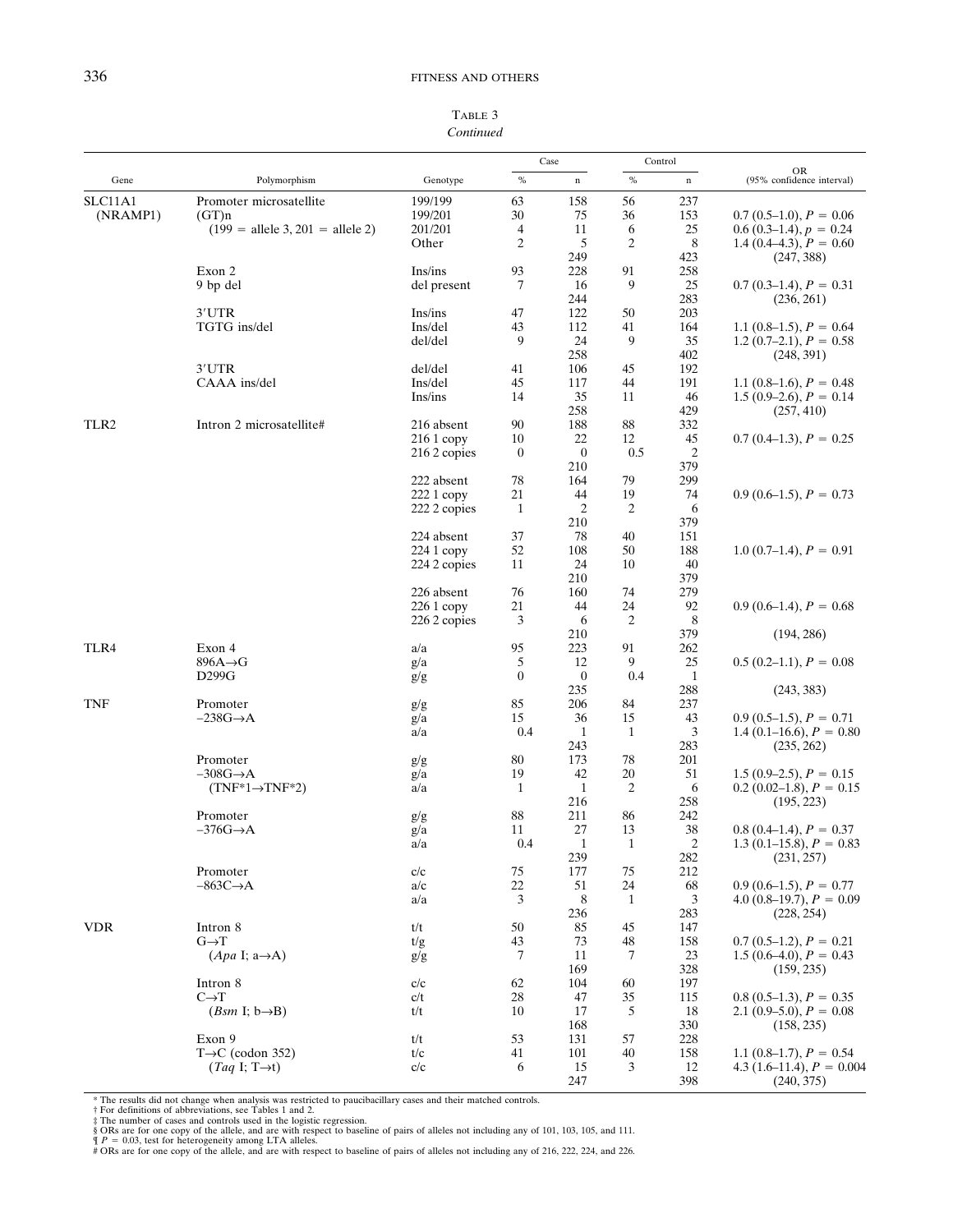leprosy susceptibility; however, for TNF −376 and −238, the 95% confidence intervals (CIs) were too wide to eliminate this. The polymorphisms ICAM1 K29M, MBL2 G57E, SLC11A1 exon 2 9-bp deletion, TGTG insertion/deletion, CAAA insertion/deletion, CR1 R1601G, IFNG +874, CCL3 microsatellite, TLR2 intron 2 microsatellite, and IL10 -1082 were not found to be associated with leprosy susceptibility. Borderline evidence of association with leprosy susceptibility was found for six polymorphisms: TNF -863, SLC11A1 promoter microsatellite, IL10 −592, TLR4 D299G, VDR *Bsm* I, and the LTA microsatellite 111-bp allele. Two SNPs were found to be associated with leprosy susceptibility with a 5% level of statistical significance without correcting for multiple comparisons: homozygotes (tt) for a silent T→C change in codon 352 of the VDR gene are susceptible (OR  $= 4.3, 95\%$  $CI = 1.6-11.4, P = 0.004$ , while homozygotes for the CR1 variant K1590E are protected (OR =  $0.3, 95\%$  CI =  $0.1-0.8$ ,  $P = 0.02$ ). Presence of the LTA microsatellite 105-bp allele, but not the overall distribution of alleles at this microsatellite locus, was also associated with leprosy susceptibility ( $OR =$ 1.6, 95% CI 1.1−2.4, *P =* 0.03).

**Association study results for leprosy type.** Comparison of genotype frequency between MB and PB cases usually indicated no differences. However, there was suggestive evidence that presence of the LTA 101-bp microsatellite allele is associated with MB leprosy ( $\chi^2 = 11.4$ ,  $P = 0.003$ ) and borderline evidence that the TLR2 224-bp microsatellite allele ( $\chi^2 = 6.3$ ,  $P = 0.042$ ) genotype frequencies may differ between leprosy types. However, since only 26 MB cases were included in this study these results could be due to sampling error.

#### DISCUSSION

Of the 38 polymorphisms investigated, 12 were insufficiently polymorphic for analysis and 2 showed evidence of association with leprosy susceptibility in this population. These two are discussed first.

The nuclear hormone receptor VDR mediates the many immunomodulatory effects of the active form of vitamin D  $(1\alpha25(OH), D3)$ , which include suppression of cytokine synthesis, immunoglobulin production, and lymphocyte proliferation. Epidemiologic evidence suggests that vitamin D deficiency may be associated with susceptibility to tuberculosis and vitamin D impairs growth of *M. tuberculosis* in human macrophage and monocytic cell lines, while vitamin Dcontaining medications have been useful in treating some leprosy cases.10,24 Homozygosity for a *Taq* I polymorphism (tt) in the ligand binding domain of VDR was associated with PB leprosy in Bengali Indians and resistance to tuberculosis in The Gambia.10,25 In the Bengali leprosy study the TT genotype was associated with MB leprosy and the Tt genotype was associated with leprosy susceptibility *per se*. In Karonga, where the leprosy cases are predominantly (90%) PB, the tt genotype was associated with susceptibility to leprosy *per se*. However, the apparent association in Karonga should be interpreted with caution. The expected frequency of tt homozygotes based on the measured t allele frequency in controls is 5%. The observed frequency in cases is 6% and in controls 3%. Thus, much of the apparent difference relates to a deviation of the control frequency from Hardy-Weinberg equilibrium, which may be a chance finding. In Mali, no associa-

tion was found for the VDR genotype with either lepromatous or tuberculoid leprosy or leprosy *per se* (Meisner S, unpublished data). It is not clear whether the silent T/t polymorphism has a direct effect on function or expression of VDR, and it seems more likely that reported disease associations, if real, relate to linkage disequilibrium with a flanking functional polymorphism.26,27

On phagocytic cells, CR1 mediates the adherence and phagocytosis of complement-opsonized pathogens. Since *M. leprae* and *M. tuberculosis* can both gain entry into macrophages using this mechanism, it was hypothesized that variants in CR1 may influence susceptibility to mycobacterial disease.28,29 Five polymorphisms that encode amino acid changes in the extracellular domains of the protein and may affect either ligand binding or CR1 stability were investigated.<sup>30,31</sup> These included the variants K1590E and R1601G, which underlie the Knops blood group McCoy  $(McC^a \rightarrow McC^b)$  and Swain-Langley  $(Sl1 \rightarrow Sl2)$  polymorphisms, respectively. Both the *McC<sup>b</sup>* and *Sl2* alleles are more prevalent in African populations than in Caucasian, Asian, or Hispanic Americans, and it has been suggested that they may confer a selective advantage against infectious disease.<sup>32</sup> These alleles were less common in Malawi ( $McC<sup>b</sup> = 0.23$ , *Sl2*  $= 0.31$ ) than in the west African Gambian population (*McC<sup>b</sup>*  $= 0.39$ ,  $\text{S12} = 0.80$ , but more common than in non-African populations ( $McC^b \le 0.025$ ,  $Sl2 \le 0.03$ ). Homozygosity for the  $McC<sup>b</sup>$  allele was associated with protection against leprosy in Malawi; however, the biologic mechanism underlying this finding is unclear.

Four other genes, TNF, LTA, IL-10, and TLR2, which have been reported to be associated with leprosy susceptibility elsewhere, failed to show association of the relevant polymorphisms in Karonga.3

The proinflammatory cytokine TNF influences several aspects of the immune response, including macrophage activation (important for killing of mycobacteria) and granuloma formation (important for containment of mycobacterial infections), and can also cause tissue damage and apoptosis. Several promoter polymorphisms exist which may be involved in regulation of TNF expression and such variants have been associated with both autoimmune and infectious diseases.33–35 A G→A polymorphism (TNF\*2) at −308, which may be associated with increased TNF expression, was strongly linked to and associated with resistance to leprosy in Brazil.<sup>6,9,36,37</sup> Contrary to these findings, the same variant has been associated with MB leprosy susceptibility in Bengali Indians, indicating, perhaps, that different aspects of TNF may be important in controlling the outcome of leprosy infection in different populations, perhaps due to the presence of different *M. leprae* strains, or a modified cytokine milieu resulting from presence of varying infectious pathogens or differences in genetic backgrounds.<sup>38</sup> We found no evidence that the −308 variant has a role in leprosy susceptibility in Malawi. Six other TNF polymorphisms were investigated in this study, but the −1031, +70 and −857 variants were very rare and thus could not be tested for any association. There was no evidence that the −376 polymorphism, which upregulates TNF expression by introducing a binding site for the OCT-1 transcription factor, and is associated with severe malaria, was associated with leprosy susceptibility in Malawi, although the confidence limits were too wide to eliminate this possibility.<sup>33</sup> Consistent with a recent Brazilian leprosy study, the −238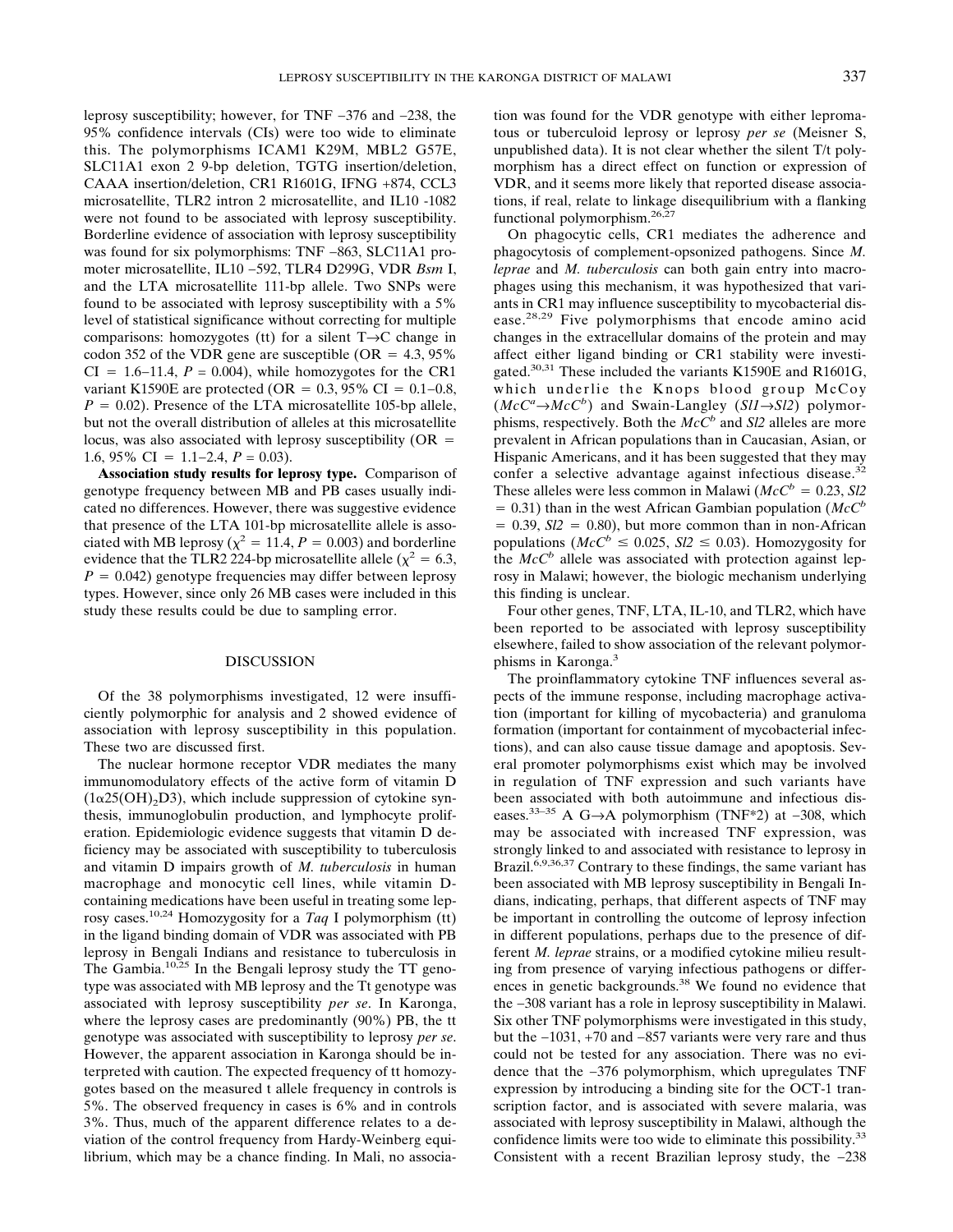SNP, which may produce increased TNF transcription, was not found to be associated with leprosy in Malawi.<sup>9,39</sup> The −863 SNP is located in an NF-B regulatory site and results in reduced p50-p50 enhancement of expression.<sup>40</sup> There was borderline evidence that this variant may be associated with leprosy susceptibility in Malawi, which is consistent with the findings that higher levels of TNF production may be protective against leprosy in Brazil.

Located close to the TNF gene, LTA encodes a cytokine that is produced by lymphocytes and natural killer cells and which has pleiotropic immunomodulatory effects. A haplotype that includes an intronic LTA SNP is associated with leprosy susceptibility in Brazil.<sup>6</sup> In Malawi, the 105-bp allele may be weakly associated with leprosy susceptibility, while the 101-bp allele may influence leprosy type. It is possible that these associations are due to linkage disequilibrium with other polymorphisms either in another gene in the HLA region, or within LTA, or they may just be chance findings. $20$ However, further investigation of possible associations, if any, between LTA and susceptibility both to leprosy *per se*, and to leprosy type is warranted.

The cytokine IL10 has pleiotropic effects in immunoregulation and inflammation, including the inhibition of TH1 cytokine secretion and T cell proliferation. Polymorphisms in the promoter influence the amount of IL10 production.<sup>10,41,42</sup> It was speculated that by suppressing inflammation, high IL10 production might increase mycobacterial susceptibility. Three promoter polymorphisms in IL10 were investigated in Malawi and borderline evidence was found that homozygotes for the −592 A variant may have increased susceptibility to leprosy. Recently, the -819 T variant has been reported to be weakly associated with leprosy susceptibility in Brazil.<sup>9</sup> These two variants exhibit linkage disequilibrium and usually occur together on a haplotype  $(-1082 \text{ A}, -1892 \text{ T}, -592 \text{ A})$  that is associated with increased IL10 production. In Brazil, homozygosity for the −592 A variant is not significantly associated with susceptibility, but there is a trend in this direction. Thus, it is possible that the ATA haplotype may be associated with leprosy susceptibility in both these populations but much larger studies would be required to assess this.

Mammalian toll-like receptors recognize and react to a variety of bacterial cell wall components to activate direct antimicrobial mechanisms and to facilitate transcription of genes that regulate the adaptive inflammatory immune response. TLR2, probably acting as a heterodimer with other TLRs, recognizes components from a variety of microbial pathogens including mycobacterial lipoproteins and lipoarabinomannan. *Mycobacterium leprae* can activate both TLR2- TLR1 heterodimers and TLR2 homodimers.<sup>43</sup> TLR4 is the receptor for lipopolysaccharide (LPS), a major cell wall component of gram-negative bacteria, but it seems that both TLR2 and TLR4 can mediate cellular activation in response to components of gram-positive *Mycobacterium tuberculosis*. <sup>44</sup> An Arg299Gly polymorphism in the extracellular domain results in impaired TLR4-mediated LPS induced signaling.45 Heterozygosity is associated with hypo-responsiveness to inhaled LPS, Thus, it appears counter-intuitive that although only borderline significant, heterozygosity for the rare 299Gly allele was increased among controls.46 It would be of interest to determine whether this genotype is associated with protection in other populations.

Three TLR2 polymorphisms were also investigated. Se-

quencing indicated that Arg677Trp and Arg753Gln, identified as rare variants in other populations, are extremely rare in Malawi and variation in a microsatellite located in intron 2 of the TLR2 gene was not associated with leprosy susceptibility.13,22

Mannose-binding lectin binds to mannose and Nacetylglucosamine groups on a variety of bacteria, resulting in complement activation and opsonophagocytosis. Any one of three exon 1 point mutations (R52C, G54D, and G57E) reduces serum MBL concentrations. Since low serum levels of MBL may be associated with recurrent infections in young children and yet low-producing alleles are maintained in all populations, as for ICAM1, it has been proposed that balancing selection might exist. $47$  One hypothesis is that low MBL levels may protect against mycobacterial disease by limiting phagocytotic entry of mycobacteria into host cells.<sup>48</sup> Consistent with studies of other African populations, the R52C and G54D polymorphisms were found only rarely in Malawi. The G57E (C) variant had an allele frequency of 20% and was not associated with leprosy susceptibility.

Interferon- $\gamma$  is an essential and central regulator of the human response to infection. The intronic +874 T/A SNP lies in a putative binding site for the transcription factor  $NF-\kappa B$ . The T allele, which may be associated with high IFN- $\gamma$  production has recently been found to be associated with resistance to tuberculosis in Sicilians and South Africans.<sup>10,19,49,50</sup> This SNP has not previously been investigated for an association with leprosy susceptibility and was not found to be associated with leprosy in Malawi. This could be because the lower allele frequency in Malawi (20% compared with 50%) reduces the power to detect such an association because the tuberculosis association is due to another polymorphism that is in linkage disequilibrium with the +874 SNP in Sicily but not in Malawi, or because this allele does not affect leprosy susceptibility in this population.

The SLC11A1 gene encodes a protein that may have a direct effect on the survival of mycobacteria within macrophage phagosomes, but may also have pleiotropic effects that include regulation of the TH1:TH2 balance of the adaptive immune response to infection. Since the mouse homolog Slc11a1 protects against some mycobacterial infections and SLC11A1 variants have been associated with human tuberculosis susceptibility, SLC11A1 has long been a candidate for leprosy susceptibility. However, although a haplotype segregation study suggested this gene may influence leprosy susceptibility in Vietnam,  $51$  other studies have found no evidence for association and/or linkage with susceptibility.<sup>25,51–54</sup> However, variants of this gene have been associated with leprosy type in Mali and linked with the size of the Mitsuda response in southeast Asians.<sup>53,55</sup> For three of the four SLC11A1 polymorphisms examined in the Malawi population, there was no evidence of an association with leprosy susceptibility. The fourth, a promoter microsatellite, showed borderline evidence that the putative lower-expressing allele 201 (allele 2) may be protective against leprosy in this population. This contrasts with the reported association of this allele with tuberculosis susceptibility in The Gambia.<sup>10,56</sup>

The aim of this study was to better understand the genetic factors that underlie host immune responses to leprosy. We find evidence that variants in the VDR and CR1 genes may influence leprosy susceptibility in the Karonga District of northern Malawi, and it is possible that variants of some of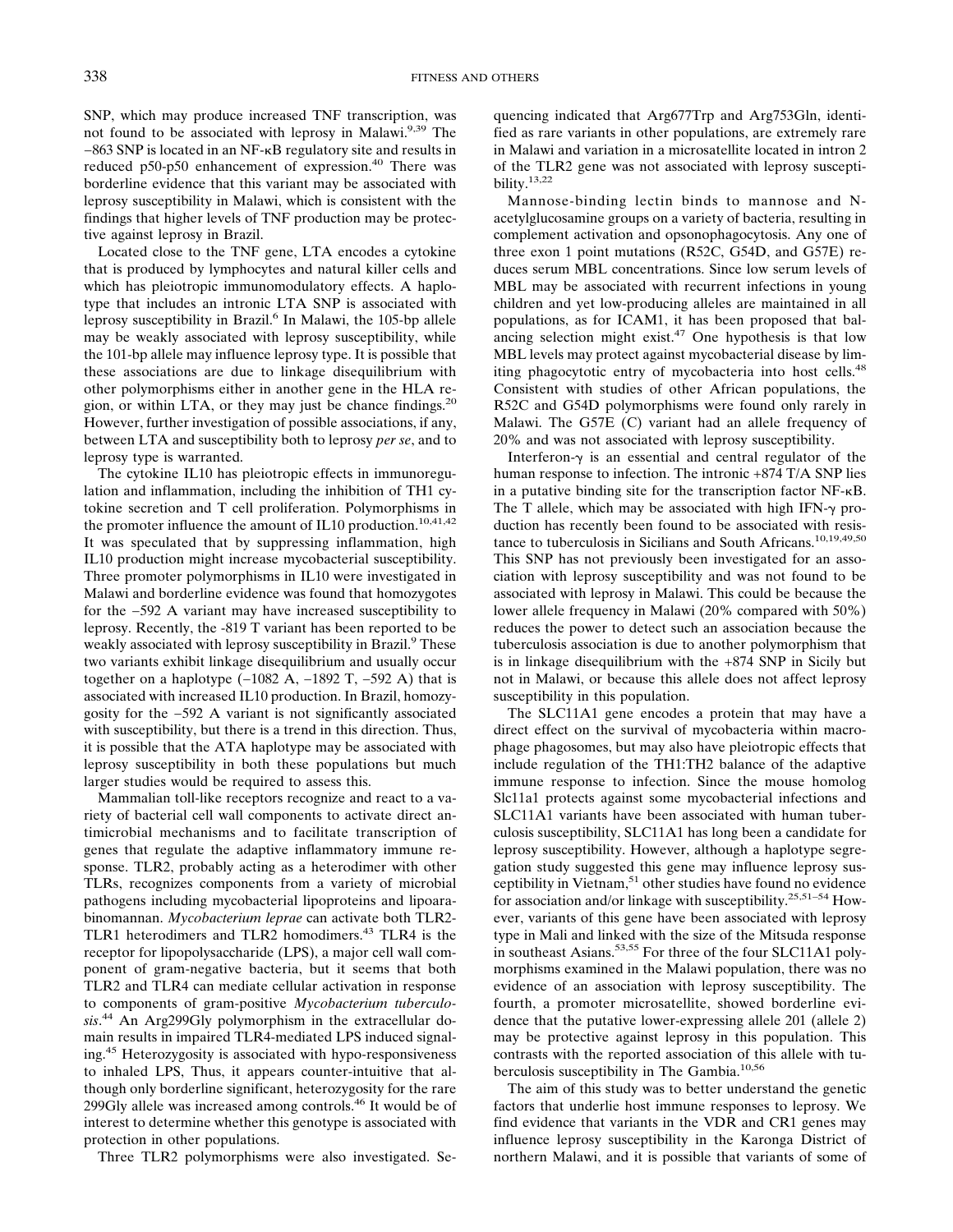the others genes studied may also play a minor role. The sibling risk ratio for leprosy in this population appears to be of the order of two, and thus the genes and modest associations studied here appear insufficient to account for the overall genetic component identified. $57$  Therefore, it seems likely that there are several other host genes that contribute to a complex network of gene products that may synergize or counteract each other to influence leprosy susceptibility. Interaction of strain, environment, nutrition, presence and nature of concurrent background infections, varying linkage disequilibrium, and allele frequencies may limit the usefulness of extrapolating these findings to other populations. Indeed, a major conclusion from this large-scale study is that many of the associations suggested by studies in other populations are not found in this Malawian population. Our data urge caution in the interpretation of infectious disease genetic associations from single-population analyses and support the reassessment of positive findings in replication studies.

Received August 28, 2003. Accepted for publication January 19, 2004.

Acknowledgments: We thank the many field, laboratory, and data management staff of the KPS who have carried out the leprosy work in Karonga District since 1979, the people of Karonga District, and the Ministry of Health and Population and the National Health Sciences Research Committee of Malawi for their encouragement of the KPS over many years. We also thank past and present Wellcome Trust Centre for Human Genetics (WTCHG) researchers and collaborators including Peter Zimmerman, Patricia Ramaley, and Graham Cooke for their role in developing the genotyping methods used here, as well as WTCHG core facilities staff, and Kerrie Tosh, Christophe Aucan, and Dr. Branwen Hennig, for their assistance.

Financial support: The leprosy work of the KPS has been funded since its inception by the British Leprosy Relief Association, with contributions from the International Federation of Anti-Leprosy Associations. This study was supported by the Wellcome Trust. Adrian V. S. Hill is a Wellcome Trust Principal Research Fellow.

Authors' addresses: Jodene Fitness, School of Biological Sciences, Victoria University of Wellington, PO Box 600, Wellington, New Zealand, E-mail: jodene.fitness@vuw.ac.nz. Sian Floyd and Paul E. M. Fine, Department of Tropical Hygiene, London School of Hygiene and Tropical Medicine, Keppel Street, London WC1E 7HT, United Kingdom, E-mails: sian.floyd@lshtm.ac.uk and paul.fine@lshtm.ac.uk. David K. Warndorff, Lifted Sichali, Lorren Mwaungulu, and Amelia C. Crampin, Karonga Prevention Study, PO Box 46, Chilumba, Karonga District, Malawi. Adrian V. S. Hill, Wellcome Trust Centre for Human Genetics, Roosevelt Drive, Oxford OX3 7BN, United Kingdom, E-mail: adrian.hill@molecularmedicine.oxford.ac.uk.

#### REFERENCES

- 1. Fine PE, 1988. Implications of genetics for the epidemiology and control of leprosy. *Philos Trans R Soc Lond B Biol Sci 321:* 365–376.
- 2. Chakravartti MR, Vogel F, 1973. A twin study on leprosy. *Top Hum Genet 1:* 1–123.
- 3. Fitness J, Tosh K, Hill AV, 2002. Genetics of susceptibility to leprosy. *Genes Immun 3:* 441–453.
- 4. Tosh K, Meisner S, Siddiqui MR, Balakrishnan K, Ghei S, Golding M, Sengupta U, Pitchappan RM, Hill AV, 2002. A region of chromosome 20 is linked to leprosy susceptibility in a south Indian population. *J Infect Dis 186:* 1190–1193.
- 5. Todd JR, West BC, McDonald JC, 1990. Human leukocyte antigen and leprosy: study in northern Louisiana and review. *Rev Infect Dis 12:* 63–74.
- 6. Shaw MA, Donaldson IJ, Collins A, Peacock CS, Lins-Lainson Z, Shaw JJ, Ramos F, Silveira F, Blackwell JM, 2001. Association

and linkage of leprosy phenotypes with HLA class II and tumour necrosis factor genes. *Genes Immun 2:* 196–204.

- 7. Siddiqui MR, Meisner S, Tosh K, Balakrishnan K, Ghei S, Fisher SE, Golding M, Shanker Narayan NP, Sitaraman T, Sengupta U, Pitchappan R, Hill AV, 2001. A major susceptibility locus for leprosy in India maps to chromosome 10p13. *Nat Genet 27:* 439–441.
- 8. Mira MT, Alcais A, van Thuc N, Thai VH, Huong NT, Ba NN, Verner A, Hudson TJ, Abel L, Schurr E, 2003. Chromosome 6q25 is linked to susceptibility to leprosy in a Vietnamese population. *Nat Genet 33:* 412−415.
- 9. Santos AR, Suffys PN, Vanderborght PR, Moraes MO, Vieira LM, Cabello PH, Bakker AM, Matos HJ, Huizinga TW, Ottenhoff TH, Sampaio EP, Sarno EN, 2002. Role of tumor necrosis factor-alpha and interleukin-10 promoter gene polymorphisms in leprosy. *J Infect Dis 186:* 1687–1691.
- 10. Fitness J, Floyd S, Warndorff DK, Sichali L, Malema S, Crampin AC, Fine PEM, Hill AVS, 2004. Large-scale candidate gene study of tuberculosis susceptibility in the Karonga district of northern Malawi. *Am J Trop Med Hyg 70:* (in press).
- 11. Fernandez-Reyes D, Craig AG, Kyes SA, Peshu N, Snow RW, Berendt AR, Marsh K, Newbold CI, 1997. A high frequency African coding polymorphism in the N-terminal domain of ICAM-1 predisposing to cerebral malaria in Kenya. *Hum Mol Genet 6:* 1357–1360.
- 12. Shin HD, Winkler C, Stephens JC, Bream J, Young H, Goedert JJ, O'Brien TR, Vlahov D, Buchbinder S, Giorgi J, Rinaldo C, Donfield S, Willoughby A, O'Brien SJ, Smith MW, 2000. Genetic restriction of HIV-1 pathogenesis to AIDS by promoter alleles of IL10. *Proc Natl Acad Sci U S A 97:* 14467–14472.
- 13. Lorenz E, Mira JP, Cornish KL, Arbour NC, Schwartz DA, 2000. A novel polymorphism in the toll-like receptor 2 gene and its potential association with staphylococcal infection. *Infect Immun 68:* 6398–6401.
- 14. Ponnighaus JM, Fine PE, Sterne JA, Bliss L, Wilson RJ, Malema SS, Kileta S, 1994. Incidence rates of leprosy in Karonga District, northern Malawi: patterns by age, sex, BCG status and classification. *Int J Lepr Other Mycobact Dis 62:* 10–23.
- 15. Ponninghaus JM, Fine PE, Bliss L, Sliney IJ, Bradley DJ, Rees RJ, 1987. The Lepra Evaluation Project (LEP), an epidemiological study of leprosy in northern Malawi. I. Methods. *Lepr Rev 58:* 359–375.
- 16. Ponnighaus JM, Fine PE, Bliss L, 1987. Certainty levels in the diagnosis of leprosy. *Int J Lepr Other Mycobact Dis 55:* 454– 462.
- 17. Ponnighaus JM, Mwanjasi LJ, Fine PE, Shaw MA, Turner AC, Oxborrow SM, Lucas SB, Jenkins PA, Sterne JA, Bliss L, 1991. Is HIV infection a risk factor for leprosy? *Int J Lepr Other Mycobact Dis 59:* 221–228.
- 18. van Heel DA, McGovern DP, Cardon LR, Dechairo BM, Lench NJ, Carey AH, Jewell DP, 2002. Fine mapping of the IBD1 locus did not identify Crohn disease-associated NOD2 variants: implications for complex disease genetics. *Am J Med Genet 111:* 253–259.
- 19. Pravica V, Perrey C, Stevens A, Lee JH, Hutchinson IV, 2000. A single nucleotide polymorphism in the first intron of the human IFN-gamma gene: absolute correlation with a polymorphic CA microsatellite marker of high IFN-gamma production. *Hum Immunol 61:* 863–866.
- 20. Jongeneel CV, Briant L, Udalova IA, Sevin A, Nedospasov SA, Cambon-Thomsen A, 1991. Extensive genetic polymorphism in the human tumor necrosis factor region and relation to extended HLA haplotypes. *Proc Natl Acad Sci U S A 88:* 9717– 9721.
- 21. Al-Sharif FM, Makki RF, Ollier WE, Hajeer AH, 1999. A new microsatellite marker within the promoter region of the MIP-1A gene. *Immunogenetics 49:* 740–741.
- 22. Kang TJ, Chae GT, 2001. Detection of Toll-like receptor 2 (TLR2) mutation in the lepromatous leprosy patients. *FEMS Immunol Med Microbiol 31:* 53–58.
- 23. Day DJ, Speiser PW, White PC, Barany F, 1995. Detection of steroid 21-hydroxylase alleles using gene-specific PCR and a multiplexed ligation detection reaction. *Genomics 29:* 152–162.
- 24. Rogers L, 1921. Chaulmoogra oil in leprosy and tuberculosis*. Lancet 1:* 1178–1180.